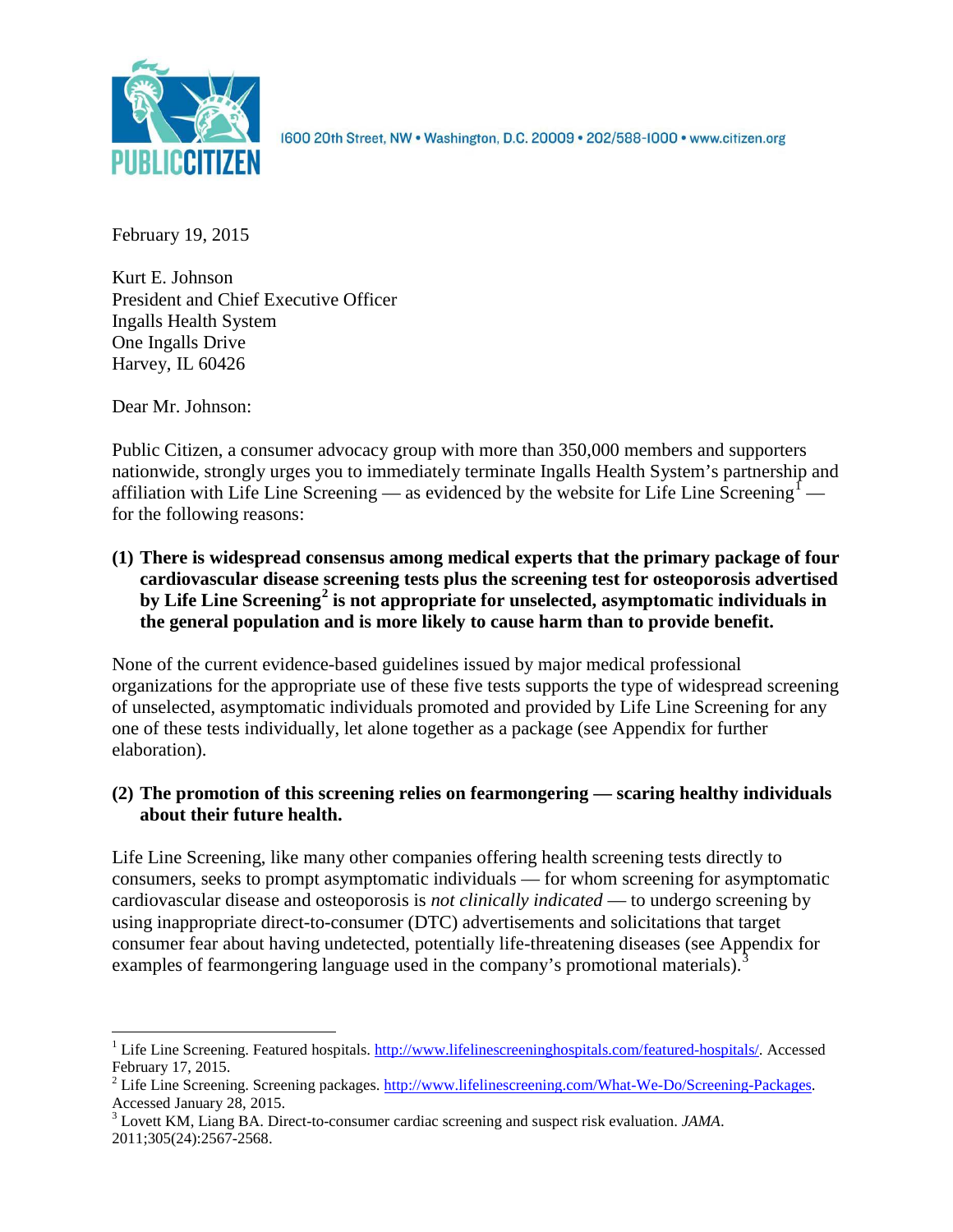### **(3) For many people, false-positive test results from this screening can lead to unfounded anxiety and additional unnecessary, risky, and costly diagnostic procedures and treatment interventions.**[4](#page-1-0),[5](#page-1-1)

Because this screening is performed broadly on *unselected, predominantly asymptomatic populations* (i.e., those not at significant risk), many people will have false**-**positive test results. False-positive results can cause unfounded anxiety and lead to additional diagnostic procedures and treatments, exposing screened individuals to additional risk of physical harm without providing offsetting benefits.

In addition to physical and psychological harms, false-positive results from medically inappropriate screening tests also cause financial harms to the people screened and to others. Unnecessary costs are borne *directly* by the screened patients/consumers for the initial screening and for some of the unnecessary follow-up testing and treatment interventions. Additionally, *indirect* cost to the broader insured population results from insurance companies passing on the costs of superfluous follow-up testing and treatment via increased premiums.

### **(4) Screening unselected, asymptomatic people will lead to** *overdiagnosis***, which occurs when individuals are diagnosed with conditions that will never cause symptoms or death.**

Some individuals undergoing inappropriate screening will have certain true-positive abnormal results, leading to the diagnosis of conditions that will never cause symptoms or death, a problem known as overdiagnosis.<sup>[6](#page-1-2)</sup> As with false-positive test results, overdiagnosis leads to unnecessary anxiety and unnecessary medical interventions. For example, imaging tests, such as the ultrasound cardiovascular disease screening tests offered by Life Line Screening, can detect abnormalities that for many people are minor and not destined to ever progress enough to cause symptoms or death; these people cannot benefit from treatment. In fact, they can only be harmed. When healthy people are systematically encouraged to get screened, overdiagnosis and the problems caused by it are made worse.<sup>[7](#page-1-3)</sup>

# **(5) The promotion and provision of this screening is** *unethical***.**

First, it is exploitative for Life Line Screening to profit from the promotion of medically nonbeneficial testing through the use of misleading advertisements and solicitations that play on people's fear. Second, this screening violates the ethical principles of beneficence (the duty to promote good and act in the best interest of the patient and the health of society) and nonmaleficence (the duty to do no harm to patients).<sup>[8](#page-1-4),[9](#page-1-5)</sup> Finally, direct-to-consumer promotional

<span id="page-1-5"></span><span id="page-1-0"></span><sup>4</sup> Lovett KM, Liang BA. Direct-to-consumer cardiac screening and suspect risk evaluation. *JAMA*.

<span id="page-1-1"></span><sup>2011;305(24):2567-2568.</sup> <sup>5</sup> Perry S. Buyer beware on 'direct-to-consumer' health screenings. March 21, 2012. *MinnPost.*  [http://www.minnpost.com/second-opinion/2012/03/buyer-beware-direct-consumer-health-screenings.](http://www.minnpost.com/second-opinion/2012/03/buyer-beware-direct-consumer-health-screenings) Accessed January 14, 2015.

<span id="page-1-2"></span><sup>6</sup> Welch HG, Schwartz LM, Woloshin S. *Overdiagnosed: Making People Sick in the Pursuit of Health*. 1st ed. Boston, MA: Beacon Press; 2011: at *xiv*.<br><sup>7</sup> *Ibid*. Page 44.<br><sup>8</sup> Wallace EA, Schumann JH, Weinberger SE. Ethics of commercial screening tests. *Ann Intern Med*.

<span id="page-1-3"></span>

<span id="page-1-4"></span><sup>2012;157(10):747-748.</sup>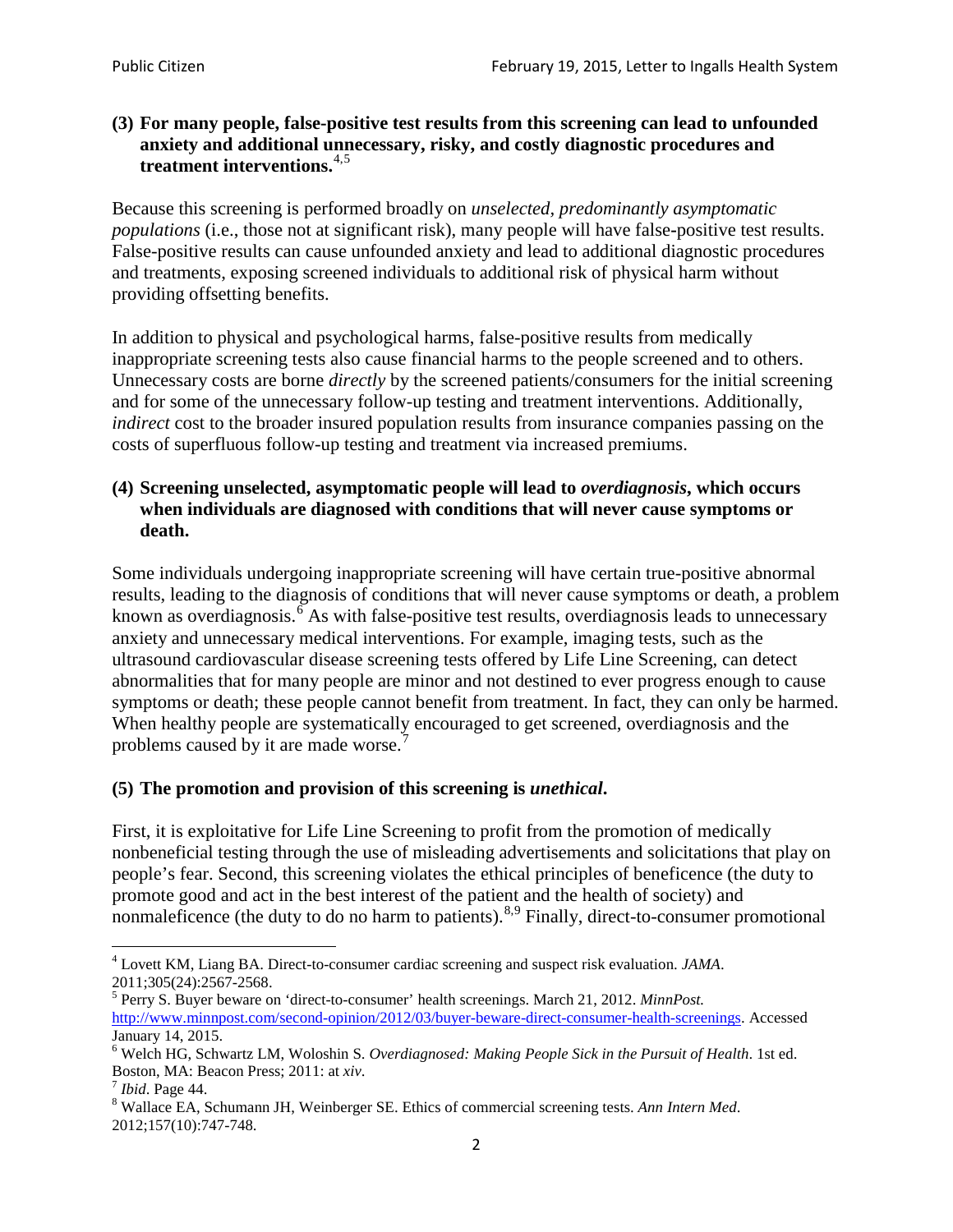materials for screening tests that fail to disclose published guidelines on recommended indications for these tests, as well as the risks of harm, violate the ethical principle of respect for persons and patient autonomy (the duty to protect and foster a patient's free, uncoerced choices). $\frac{10,11}{10,11}$  $\frac{10,11}{10,11}$  $\frac{10,11}{10,11}$  $\frac{10,11}{10,11}$ 

For these reasons, your institution's partnership with Life Line Screening does a great disservice to the community that you serve and adversely impacts public health more broadly. It is therefore imperative that your institution sever its relationship with Life Line Screening and refrain from endorsing the company's heavily promoted, nonselective, community**-**wide cardiovascular disease and osteoporosis screening programs.

Of note, many institutions like yours responded positively to similar requests from Public Citizen. In particular, on June 19, 2014, we wrote letters to 20 hospitals and medical institutions that had partnered with HealthFair, another company that inappropriately promotes similar direct-to-consumer cardiovascular disease screening tests, urging them to immediately sever their relationship with the company. [12](#page-2-2) Fifteen of the 20 institutions have informed either us or representatives of the news media that they have terminated or will be terminating their relationships with HealthFair. Public Citizen applauded these actions.

On August 11, 2014, the *Journal of the American Medical Association* published a Viewpoint article critical of hospital relationships with DTC disease screening companies.<sup>13</sup> The article co-authored by Erik Wallace, M.D., Associate Dean for the Colorado Springs Branch of the University of Colorado School of Medicine; John Schumann, M.D., Interim President, University of Oklahoma-Tulsa; and Steven Weinberger, M.D., Executive Vice President and Chief Executive Officer of the American College of Physicians, the pre**-**eminent national organization of internists — concluded as follows:

If the primary goal of hospitals and DTC screening companies is to improve the health of the populations they serve, then both entities should provide clear and convincing evidence of net benefit with the tests and treatments they offer. Given the controversy over the values and ethics of DTC screening companies and the services they offer, hospitals should clearly and publicly explain their relationships with DTC screening companies, given the lack of evidence to support mass vascular screenings. Hospitals also should justify such relationships transparently or, as Public Citizen suggests, sever such relationships.

Finally, we would also like to call to your attention the fact that on January 22, 2015, Public Citizen requested that the Federal Trade Commission investigate the advertising and promotional

<sup>&</sup>lt;sup>9</sup> Snyder L, American College of Physicians Ethics, Professionalism, and Human Rights Committee. American College of Physicians ethics manual. Sixth edition. Ann Intern Med. 2012;156(1):73-104.

<span id="page-2-0"></span><sup>&</sup>lt;sup>10</sup> Wallace EA, Schumann JH, Weinberger SE. Ethics of commercial screening tests. *Ann Intern Med*. 2012;157(10):747-748.

<span id="page-2-1"></span> $11$  Snyder L, American College of Physicians Ethics, Professionalism, and Human Rights Committee. American College of Physicians ethics manual: Sixth edition. *Ann Intern Med*. 2012;156(1):73-104.<br><sup>12</sup> Public Citizen. Letters to twenty hospitals and medical institutions asking them to end their partnerships with

<span id="page-2-2"></span>HealthFair. [http://www.citizen.org/hrg2206.](http://www.citizen.org/hrg2206) Accessed October 2, 2014.

<span id="page-2-3"></span><sup>13</sup> Wallace EA, Schumann JH, Weinberger SE. Hospital relationships with direct-to-consumer screening companies. *JAMA*. 2014;312(9):891-892. Published online August 11, 2014. doi:10.1001/jama.2014.9500.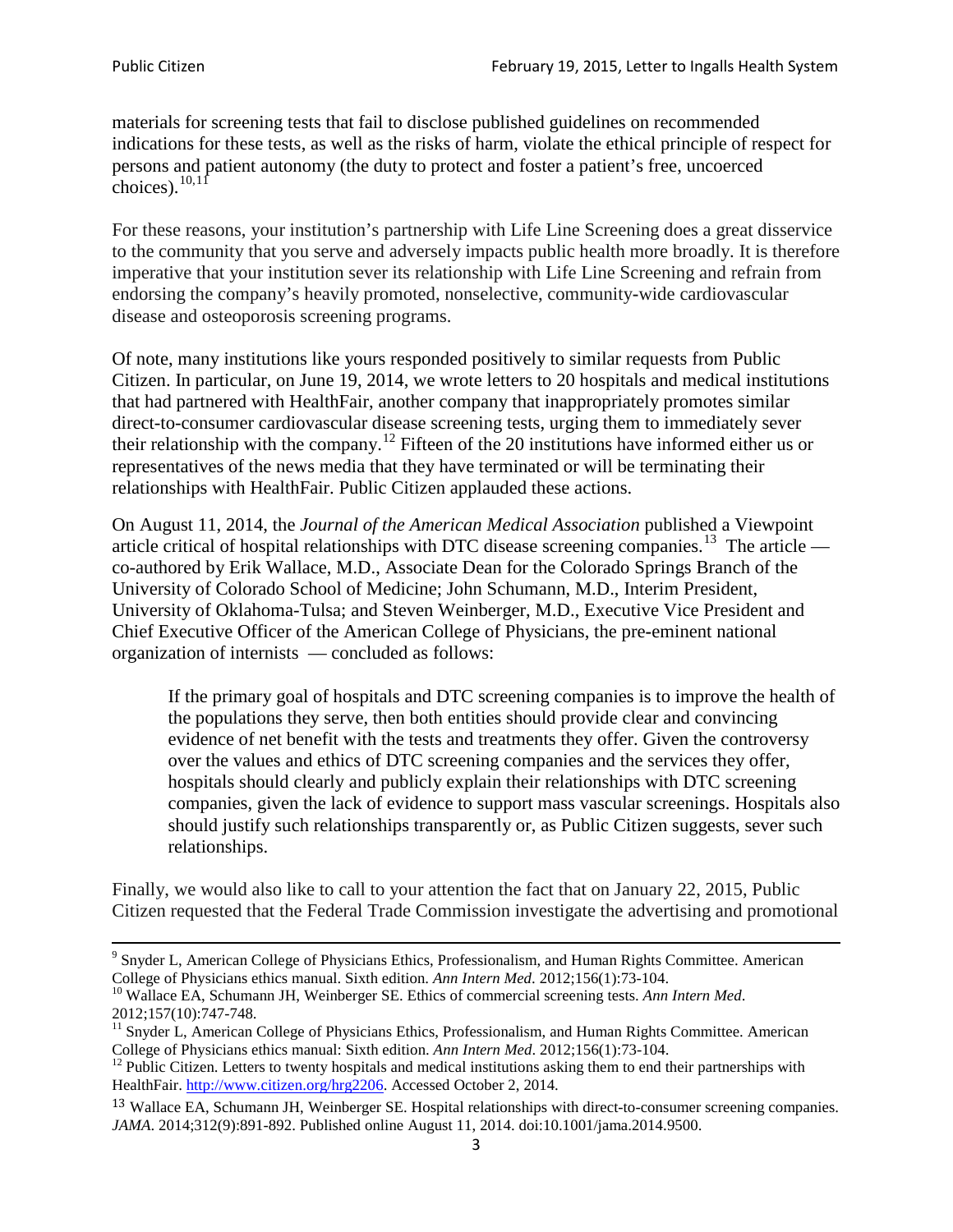activities of Life Line Screening. There is evidence that the company's advertising and promotional materials contain numerous statements that may be deceptive within the meaning of the Federal Trade Commission Act. These materials make unsubstantiated medical-benefit efficacy claims about Life Line Screening's primary cardiovascular disease and osteoporosis screening package, and they omit information material to consumers regarding the risks of adverse health-related outcomes and financial harms that may result from the screening.

Thank you for your prompt attention to this important patient safety and public health issue. Please contact us when you end your relationship with Life Line Screening.

Sincerely,

Vikram Krishnasamy, M.D., M.P.H. Researcher Public Citizen's Health Research Group

Michael Carome, M.D. **Director** Public Citizen's Health Research Group

Sidney M. Wolfe, M.D. Founder and Senior Adviser Public Citizen's Health Research Group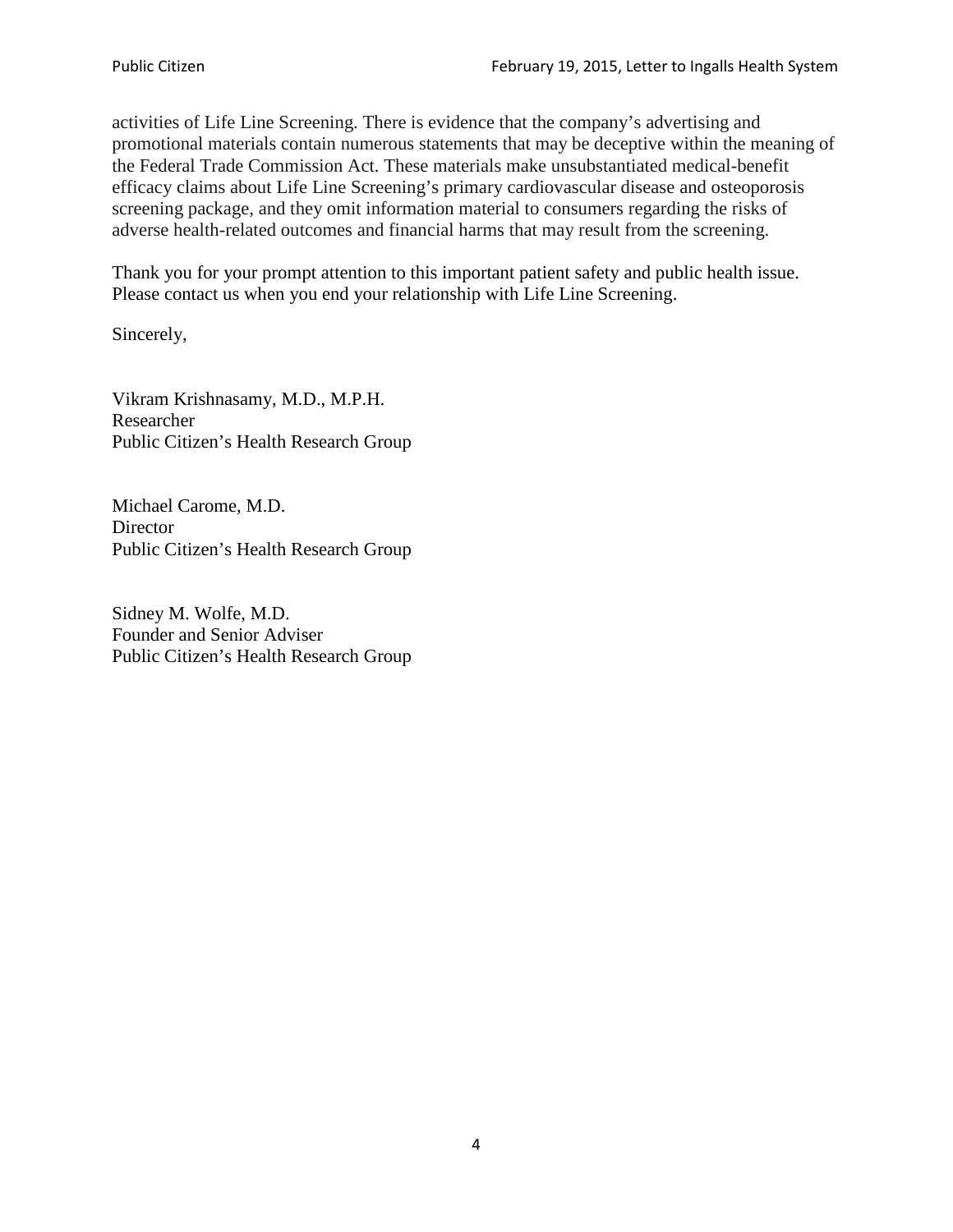## **Appendix**

## **Assessment of Cardiovascular Disease and Osteoporosis Screening Tests Offered by Life Line Screening**

Life Line Screening heavily promotes directly to consumers a package of four cardiovascular disease screening tests plus an osteoporosis risk assessment test.<sup>[14](#page-4-0),[15](#page-4-1)</sup> The four cardiovascular disease screening tests in the package are an electrocardiogram to screen for atrial fibrillation, a carotid artery ultrasound, an abdominal aortic aneurysm ultrasound, and a peripheral arterial disease test. The osteoporosis risk assessment test is an ultrasound of the heel bone to measure bone mass density.

Promotional materials describing these screening tests on the Life Line Screening website and in direct-to-consumer print solicitations mailed directly to people's homes misleadingly note the following:

Since our inception in 1993, we have screened nearly eight million people, and currently screen nearly one million people each year at over 16,000 screening events nationwide. Through this experience, we often identify serious health issues and **have helped save thousands of lives**. [16](#page-4-2) [Emphasis added]

"These screenings have **proven to be safe and accurate** in detecting your risks of stroke and vascular disease – so you and your doctor can do something about it before it's too late."<sup>[17](#page-4-3)</sup> [Emphasis added]

The Life Line Screening promotional materials recommend that adults over age 50 undergo these five screening tests annually:<sup>[18](#page-4-4),[19,](#page-4-5)[20,](#page-4-6)[21](#page-4-7),[22](#page-4-8)</sup>

Q. Who needs to be screened?

A. The answer is anyone over 50 who wants to be proactive about his or her health. …

<span id="page-4-0"></span><sup>&</sup>lt;sup>14</sup> Life Line Screening. Screening packages. [http://www.lifelinescreening.com/What-We-Do/Screening-Packages.](http://www.lifelinescreening.com/What-We-Do/Screening-Packages) AccessedJanuary 9, 2015.

<span id="page-4-1"></span><sup>&</sup>lt;sup>15</sup> Undated letter from Kevin DeWeese, Director of Clinical Operations, Life Line Screening, to a consumer.

Received November 2014.<br><sup>16</sup> Life Line Screening. Who we are. http://www.lifelinescreening.com/Who-We-Are. Accessed January 9, 2015.

<span id="page-4-3"></span><span id="page-4-2"></span><sup>&</sup>lt;sup>17</sup> Undated letter from Kevin DeWeese, Director of Clinical Operations, Life Line Screening, to a consumer. Received November 2014.

<span id="page-4-4"></span><sup>&</sup>lt;sup>18</sup> Life Line Screening. Atrial fibrillation screening. [http://www.lifelinescreening.com/What-We-Do/What-We-](http://www.lifelinescreening.com/What-We-Do/What-We-Screen-For/Atrial-Fibrillation)[Screen-For/Atrial-Fibrillation.](http://www.lifelinescreening.com/What-We-Do/What-We-Screen-For/Atrial-Fibrillation) Accessed January 9, 2015.

<sup>&</sup>lt;sup>19</sup> Life Line Screening. Carotid artery disease screening. [http://www.lifelinescreening.com/What-We-Do/What-We-](http://www.lifelinescreening.com/What-We-Do/What-We-Screen-For/Carotid-Artery-Disease)

<span id="page-4-6"></span><span id="page-4-5"></span>[Screen-For/Carotid-Artery-Disease.](http://www.lifelinescreening.com/What-We-Do/What-We-Screen-For/Carotid-Artery-Disease) Accessed January 9, 2015.<br><sup>20</sup> Life Line Screening. Abdominal aortic aneurysm screening.. http://www.lifelinescreening.com/What-We-Do/What-We-Do/What-We-Screen-For/Abdominal-Aortic-Aneury

<span id="page-4-7"></span><sup>&</sup>lt;sup>21</sup> Life Line Screening. Peripheral arterial disease screening. [http://www.lifelinescreening.com/What-We-Do/What-](http://www.lifelinescreening.com/What-We-Do/What-We-Screen-For/Peripheral-Arterial-Disease)

<span id="page-4-8"></span>[We-Screen-For/Peripheral-Arterial-Disease.](http://www.lifelinescreening.com/What-We-Do/What-We-Screen-For/Peripheral-Arterial-Disease) Accessed January 9, 2015.<br><sup>22</sup> Life Line Screening. Osteoporosis screening/bone density test. [http://www.lifelinescreening.com/What-We-](http://www.lifelinescreening.com/What-We-Do/What-We-Screen-For/Osteoporosis)[Do/What-We-Screen-For/Osteoporosis.](http://www.lifelinescreening.com/What-We-Do/What-We-Screen-For/Osteoporosis) Accessed January 9, 2015.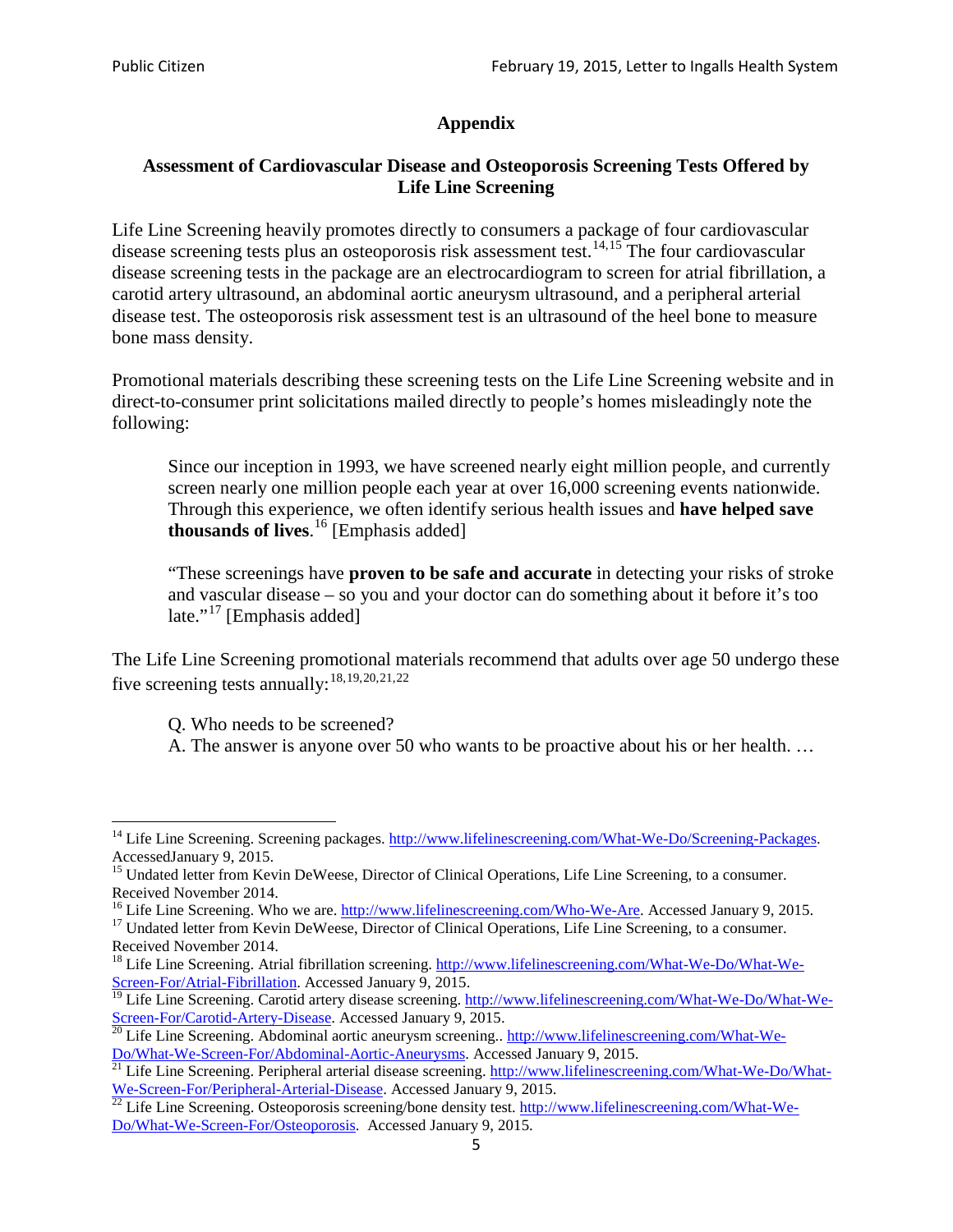However if you have a family history of stroke or heart disease, or if you have high risk factors such as being overweight, high cholesterol, smoking, or lack exercise you may wish to be screened, even if you are in your  $40^\circ$ s.<sup>[23](#page-5-0)</sup>

Life Line Screening's primary package is offered at a price of \$149, purportedly providing consumers a "savings of \$181."<sup>[24](#page-5-1)</sup>

Life Line Screening seeks to prompt asymptomatic individuals for whom screening for asymptomatic cardiovascular disease and osteoporosis is *not clinically indicated* to undergo screening by using inappropriate direct-to-consumer advertisements and solicitations that target consumer fear about having undetected, potentially life-threatening diseases.<sup>[25](#page-5-2)</sup> Examples of such statements found on Life Line Screening's website and print solicitation materials include the following:

- Website: "The absence of risk factors does **not** guarantee that a person will not die from a heart attack. In fact, 1 in 3 people who develop a myocardial infarction (MI) will not have any of the conventional risk factors, which include smoking, unhealthy diet, obesity, physical inactivity, high blood pressure, diabetes and raised lipids."[26](#page-5-3) [Emphasis in original]
- Website: "Similarly, **80% – 85% of strokes occur without warning in asymptomatic patients**, so they can only be significantly reduced by finding and treating the disease before it happens."<sup>[27](#page-5-4)</sup> [Emphasis added]
- Website: "Abdominal aortic aneurysms pose a threat because **they are usually silent until a medical emergency occurs**."[28](#page-5-5) [Emphasis added]
- Website: "**Aneurysms are a health risk because they can burst or rupture. A ruptured aneurysm can cause severe internal bleeding, which can lead to shock or even death.**"<sup>[29](#page-5-6)</sup> [Emphasis in original]
- Website: "Your carotid arteries are the two large blood vessels in your neck that supply blood to your brain. When these arteries become clogged with cholesterol, they become

<span id="page-5-0"></span><sup>&</sup>lt;sup>23</sup> Life Line Screening. Questions  $\&$  answers about Life Line Screening. Enclosure to undated letter from Kevin DeWeese, Director of Clinical Operations, Life Line Screening, to a consumer. Received November 2014.

<span id="page-5-1"></span><sup>&</sup>lt;sup>24</sup> Undated letter from Kevin DeWeese, Director of Clinical Operations, Life Line Screening, to a consumer. Received November 2014.

<span id="page-5-2"></span><sup>25</sup> Lovett KM, Liang BA. Direct-to-consumer cardiac screening and suspect risk evaluation. *JAMA*.  $2011;305(24):2567-2568$ .<br><sup>26</sup> Life Line Screening. The benefits of ultrasound screening in key cardiovascular disease areas.

<span id="page-5-3"></span>[http://www.lifelinescreeningresearch.com/the-benefits-of-ultrasound-screening/.](http://www.lifelinescreeningresearch.com/the-benefits-of-ultrasound-screening/) Accessed January 9, 2015.<br><sup>28</sup> Life Line Screening. Abdominal aortic aneurysm screening. http://www.lifelinescreening.com/What-We-<sup>28</sup>

<span id="page-5-5"></span><span id="page-5-4"></span>[Do/What-We-Screen-For/Abdominal-Aortic-Aneurysms.](http://www.lifelinescreening.com/What-We-Do/What-We-Screen-For/Abdominal-Aortic-Aneurysms) Accessed January 9, 2015. <sup>29</sup> Life Line Screening. Abdominal aortic aneurysm (AAA).

<span id="page-5-6"></span>[http://www.lifelinescreening.com/~/media/Files/US/pdfs/FactSheetAAAupdated.ashx.](http://www.lifelinescreening.com/~/media/Files/US/pdfs/FactSheetAAAupdated.ashx) Accessed January 9, 2015.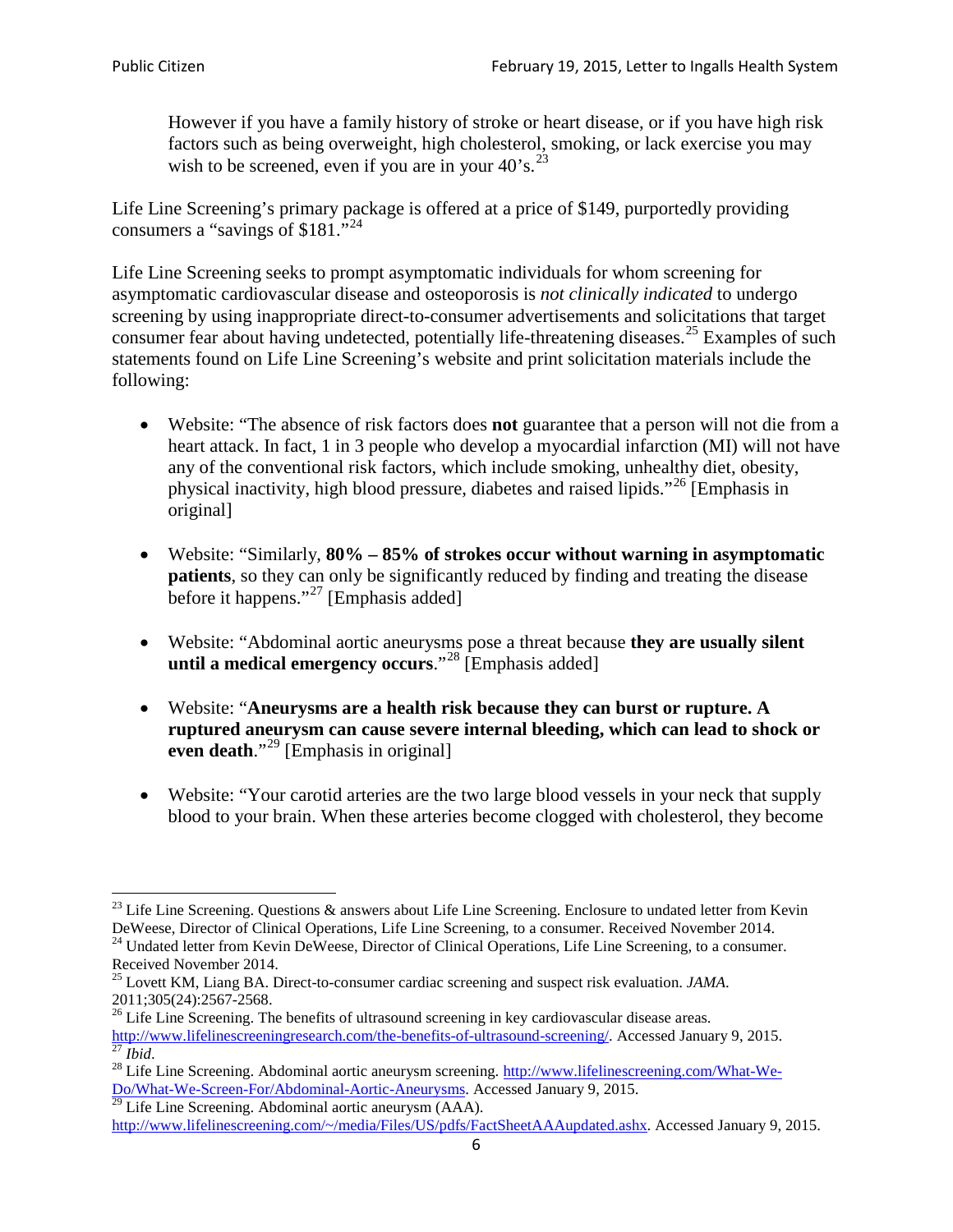**dangerously narrow**. **If a blood clot occurs in the carotid arteries, then blood cannot reach your brain and a stroke can result**. "<sup>[30](#page-6-0)</sup> [Emphasis added]

- Website: "A ruptured aortic aneurysm can cause massive internal bleeding and requires prompt emergency treatment to prevent death. **It is estimated that 80% of people with a ruptured aneurysm will die, and that many of these will die before being able to reach a hospital.**"<sup>[31](#page-6-1)</sup> [Emphasis added]
- Website: "As we age, bones begin to break down faster than new bone can be formed. Osteoporosis removes minerals from bones until they become so weak and brittle that they fracture very easily. Actions such as bending to pick up a newspaper, lifting a vacuum, or even coughing can cause a fracture. **Some fractures, such as hip fractures, may require hospitalization or major surgery, and may result in disability or even**  death."<sup>[32](#page-6-2)</sup> [Emphasis added]
- Direct-to-consumer letter: "These screenings have proven to be safe and accurate in detecting **your risks of stroke and vascular disease** – so you and your doctor **can do something about it before it's too late**."<sup>[33](#page-6-3)</sup> [Emphasis added]
- Direct-to-consumer letter: "The lifetime risk of stroke for middle-aged men and women is 1 in 5 for women and 1 in 6 for men, and **it takes a terrible toll on families**."[34](#page-6-4) [Emphasis added]
- Direct-to-consumer letter: "Life Line Screening has conducted nearly 8 million screenings, and customers sometimes tell us they feel the **screenings saved their lives**."[35](#page-6-5) [Emphasis added]
- Direct-to-consumer letter:  $36$  "What's inside your arteries?" [Emphasis in original]

As discussed below, a review of current evidence-based guidelines and relevant scientific literature fails to provide support for use of these five tests — individually or together as a package — for widespread screening of asymptomatic individuals in the general adult population over age 50 on a one-time basis, let alone annually. For many individuals, the risks of harm outweigh the benefits of the testing. Moreover, since the tests are not clinically indicated for most people being screened, and since many people will undergo additional unnecessary testing, these screenings are resulting in financial harm to many individuals.

<span id="page-6-0"></span><sup>&</sup>lt;sup>30</sup> Life Line Screening. Carotid artery disease screening. [http://www.lifelinescreening.com/What-We-Do/What-We-](http://www.lifelinescreening.com/What-We-Do/What-We-Screen-For/Carotid-Artery-Disease)[Screen-For/Carotid-Artery-Disease.](http://www.lifelinescreening.com/What-We-Do/What-We-Screen-For/Carotid-Artery-Disease) Accessed January 9, 2015.<br><sup>31</sup> *Ibid.* 32 Life Line Screening. Osteoporosis screening/bone density test. [http://www.lifelinescreening.com/What-We-](http://www.lifelinescreening.com/What-We-Do/What-We-Screen-For/Osteoporosis)

<span id="page-6-2"></span><span id="page-6-1"></span>[Do/What-We-Screen-For/Osteoporosis.](http://www.lifelinescreening.com/What-We-Do/What-We-Screen-For/Osteoporosis) Accessed January 9, 2015. <sup>33</sup> Undated letter from Kevin DeWeese, Director of Clinical Operations, Life Line Screening, to a consumer.

<span id="page-6-3"></span>Received November 2014.<br><sup>34</sup> Ibid.

<span id="page-6-4"></span>

<span id="page-6-5"></span><sup>34</sup> *Ibid*. 35 *Ibid*. 36 *Ibid*.

<span id="page-6-6"></span>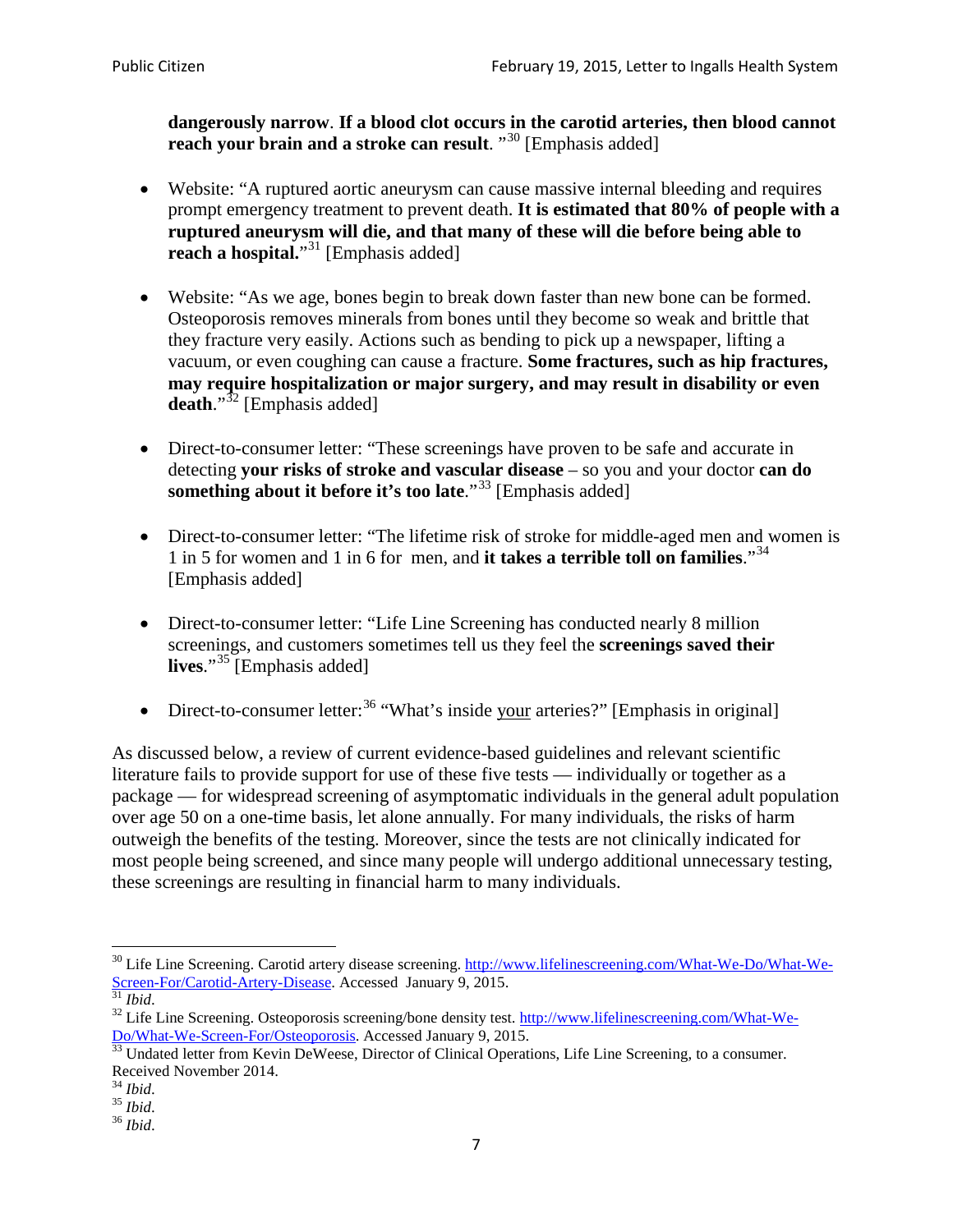Although the following screening tests sound appealing, each one either: (a) clinically benefits only appropriately selected high-risk groups of patients (rather than *all* adults over age 50); or (b) has not been scientifically proven to provide any clinically meaningful benefit to anyone. Widespread and indiscriminate use of these tests is likely to be harmful to large numbers of individuals in the general, asymptomatic population by yielding a significant number of falsepositive test results, leading to subsequent unnecessary diagnostic procedures and treatments, associated adverse effects of those procedures and treatments, and unwarranted anxiety in tested individuals. In addition, some individuals undergoing inappropriate screening will have truepositive abnormal results, but the abnormalities found will never cause symptoms or death, leading to overdiagnosis.

## **A. Atrial fibrillation screening with electrocardiogram (ECG):**

The Life Line Screening online promotional materials state:<sup>[37](#page-7-0)</sup>

Atrial Fibrillation is the most common type of heart arrhythmia (abnormal heartbeat). It occurs when the heart's upper chambers (the atria) beat irregularly or quiver. Without an effective heartbeat blood isn't pumped completely out of the atria, causing blood to pool and possibly clot. A clot can travel to other parts of the body, including the brain, where it may result in stroke.

Screening for Atrial Fibrillation

• A non-invasive procedure used to detect irregular heartbeat (a major risk factor for stroke), an Atrial Fibrillation screening is performed by attaching [ECG] electrodes above your wrists and ankles.

Who should have an atrial fibrillation screening?

• Anyone with risk factors for stroke, atrial fibrillation or carotid artery disease

How often should I get an atrial fibrillation screening?

• Annually

<span id="page-7-1"></span>However, we are not aware of any major medical professional organization that endorses widespread screening of asymptomatic patients younger than age 65 for atrial fibrillation. In addition, atrial fibrillation can be detected in most patients who have the condition simply by checking for an irregularly irregular pulse during a physical exam.

In 2011, the American Heart Association (AHA) and the American Stroke Association (ASA) jointly issued updated evidence-based guidelines for the primary prevention of stroke.<sup>[38](#page-7-1)</sup> The

<span id="page-7-0"></span><sup>&</sup>lt;sup>37</sup> Life Line Screening. Atrial fibrillation screening. [http://www.lifelinescreening.com/What-We-Do/What-We-](http://www.lifelinescreening.com/What-We-Do/What-We-Screen-For/Atrial-Fibrillation)[Screen-For/Atrial-Fibrillation.](http://www.lifelinescreening.com/What-We-Do/What-We-Screen-For/Atrial-Fibrillation) Accessed January 9, 2015.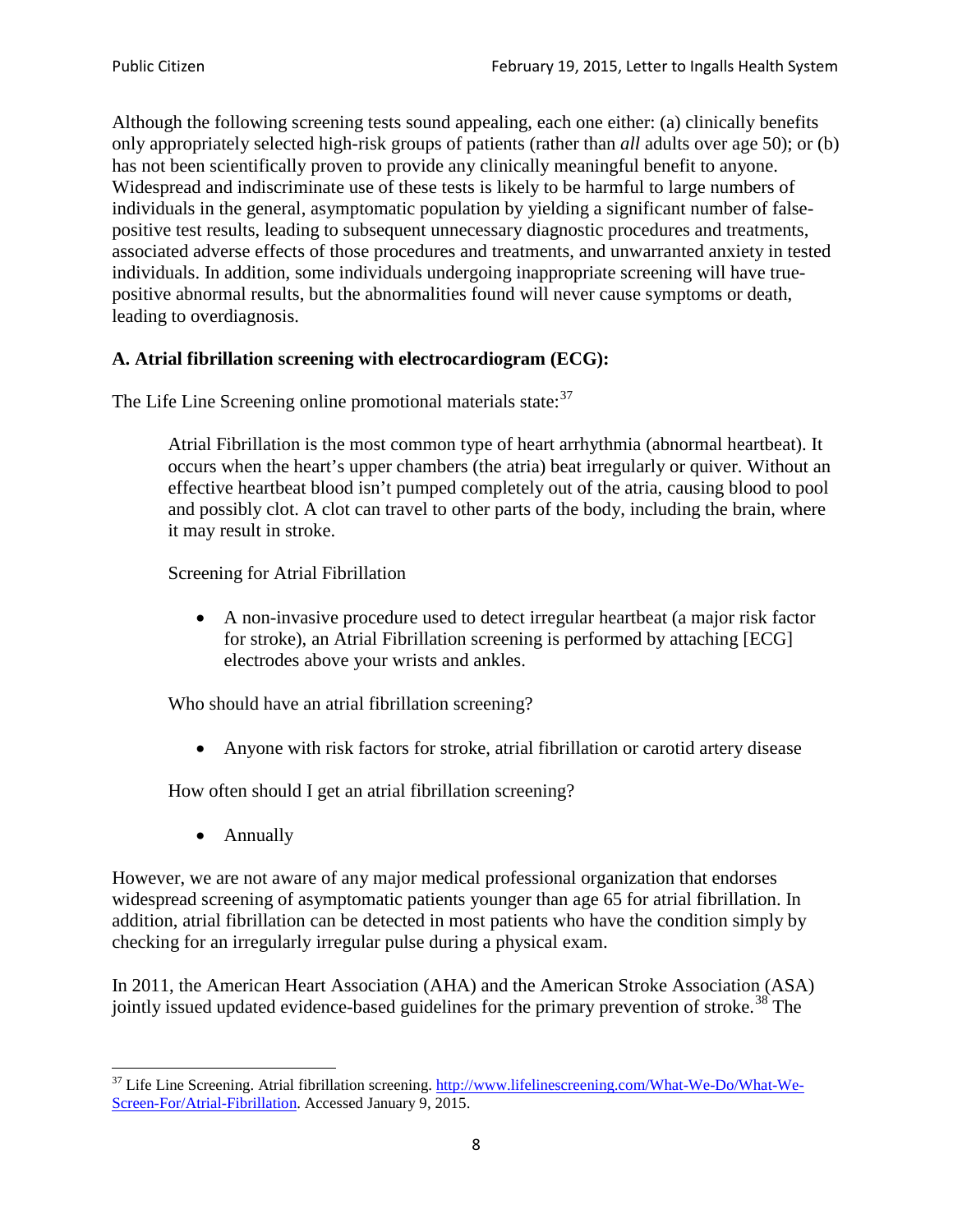American Academy of Neurology (AAN) affirmed the value of these guidelines. The 2011 AHA/ASA guidelines provided the following recommendation regarding screening for atrial fibrillation:

Active screening for atrial fibrillation in patients >65 years of age in primary care settings using pulse taking followed by an ECG as indicated can be useful.

In 2014, the AHA and the ASA issued updated evidence-based guidelines for the primary prevention of stroke.<sup>[39](#page-8-0)</sup> The AAN again affirmed the value of the updated guidelines, and the American Association of Neurological Surgeons, the Congress of Neurological Surgeons and the Preventive Cardiovascular Nurses Association endorsed them. The update provided the following recommendation regarding screening for atrial fibrillation:

Active screening for AF in the primary care setting in patients >65 years of age by pulse assessment followed by ECG as indicated can be useful.

In 2010 and 2012, the European Society of Cardiology issued evidence-based guidelines that similarly recommended that patients ages 65 and older be screened for atrial fibrillation by their primary health care providers by checking the pulse, followed by an ECG in case of irregularity. $40,41$  $40,41$ 

## **B. Stroke/Carotid Artery Ultrasound:**

The Life Line Screening online promotional materials state:<sup>[42](#page-8-3)</sup>

Your carotid arteries are the two large blood vessels in your neck that supply blood to your brain. When these arteries become clogged with cholesterol, they become dangerously narrow. If a blood clot occurs in the carotid arteries, then blood cannot reach your brain and a stroke can result. …

<sup>&</sup>lt;sup>38</sup> Goldstein LB, Bushnell CD, Adams RJ, et al. Guidelines for the primary prevention of stroke: A guideline for healthcare professionals from the American Heart Association/American Stroke Association. *Stroke*.

<sup>2011;42(2):517-584.</sup> [see page 1 for title, authors, ANA affirmation; see page 21 for recommendation]

<span id="page-8-0"></span> $\frac{2011,42(2)(317,601)}{39}$  Meschia JF, Bushnell C, Goden-Albala B, et al. Guidelines for the primary prevention of stroke: A statement for healthcare professionals from the American Heart Association/American Stroke Association. *Stroke*.

<sup>2014;45(12):3754-3832.</sup> [see page 1 for title, authors, ANA affirmation and other endorsements; see page 24 for recommendation]

<span id="page-8-1"></span><sup>40</sup> Camm AJ, Kirchhof P, Lip GYH, et al. Guidelines for the management of atrial fibrillation: The Task Force for the Management of Atrial Fibrillation of the European Society of Cardiology (ESC). *Eur Heart J*. 2010;31:2369- 2429. [See page 50]

<span id="page-8-2"></span><sup>41</sup> Camm AJ, Lip GYH, De Caterina R, et al. 2012 focused update of the ESC Guidelines for the management of atrial fibrillation: An update of the 2010 ESC Guidelines for the management of atrial fibrillation. *Eur Heart J*.

<span id="page-8-3"></span><sup>&</sup>lt;sup>2012</sup>;23(21):2719-2747. [See page 273] 42 Life Line Screening. [http://www.lifelinescreening.com/What-We-Do/What-We-](http://www.lifelinescreening.com/What-We-Do/What-We-Screen-For/Carotid-Artery-Disease)[Screen-For/Carotid-Artery-Disease.](http://www.lifelinescreening.com/What-We-Do/What-We-Screen-For/Carotid-Artery-Disease) Accessed January 9, 2015.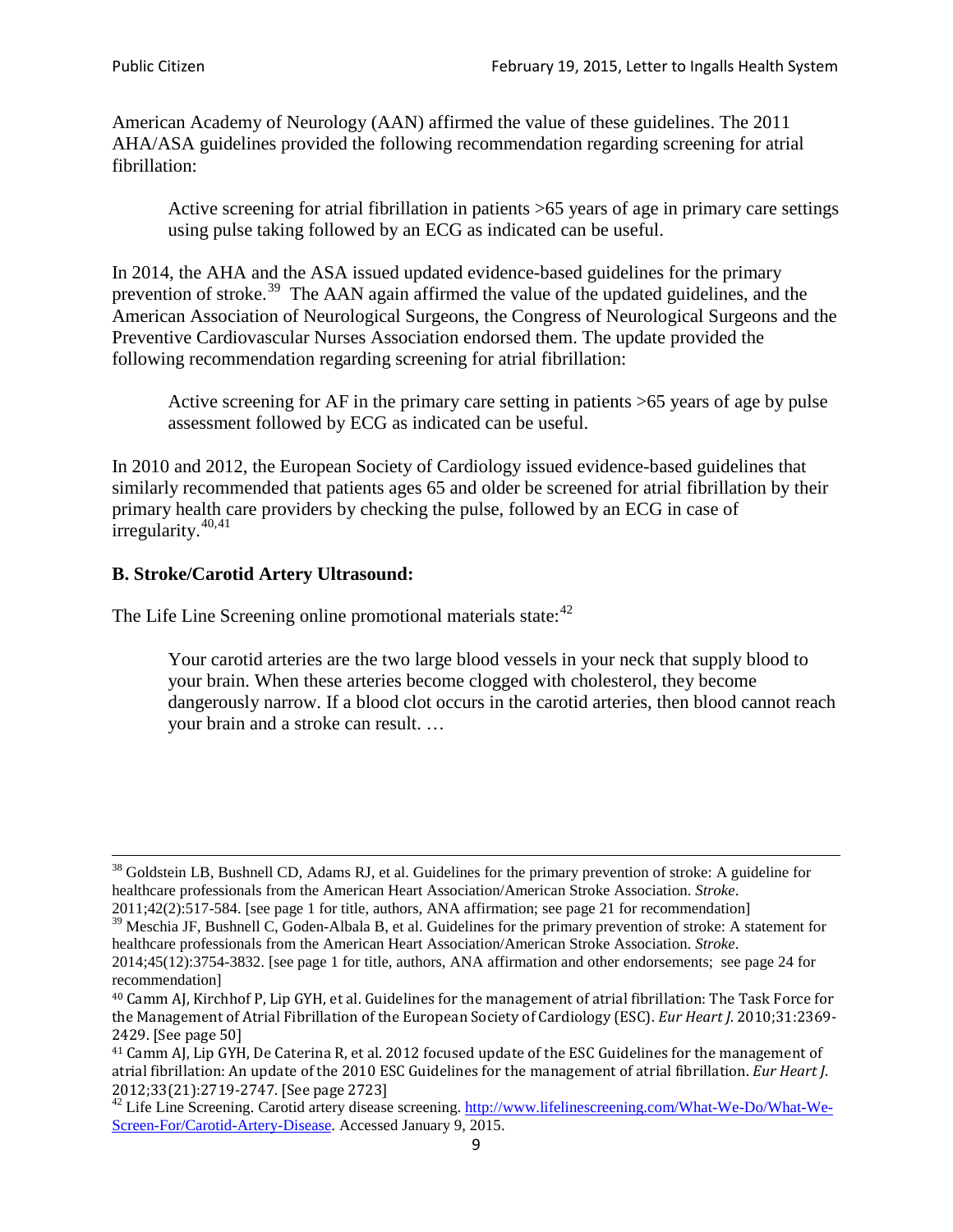Carotid Artery Disease (Plaque) Screening

• Simple, painless and non-invasive, this screening uses cutting-edge Doppler color flow ultrasound technology to create images of the carotid arteries while also measuring blood flow through them.

Who should have a carotid artery screening?

- Anyone over age 50
- Anyone over age 40 with risk factors

How often should I get a carotid artery screening?

• Annually

However, several major medical professional organizations affirmatively recommend *against* indiscriminate screening with carotid artery ultrasounds in low-risk, asymptomatic individuals, and we are not aware of any major medical professional organization that endorses such screening.

Good evidence indicates that although stroke is a leading cause of death and disability in the United States, a relatively small proportion of all disabling, unheralded strokes are due to carotid artery disease. Studies also suggest that only about 1 percent of the general population older than 65 has severe carotid artery stenosis (60 to 90 percent narrowing).<sup>[43](#page-9-0)</sup> Carotid artery stenosis is more prevalent in older adults, smokers, those with hypertension and those with heart disease; unfortunately, research has not found any single risk factor or clinically useful risk stratification tool that can reliably and accurately distinguish people who have clinically important carotid artery stenosis from those who do not.<sup>[44](#page-9-1)</sup>

In 2006, the AHA and the ASA issued a series of evidence-based guidelines for the primary prevention of stroke.<sup>[45](#page-9-2)</sup> The value of the guidelines was affirmed by the AAN. Although the guidelines did not include a specific recommendation about screening the general population for asymptomatic carotid stenosis, they did state the following:

Although highly selected patients may benefit, screening of general populations for asymptomatic carotid stenosis is unlikely to be cost-effective. The cost-effectiveness of even a one-time screening approach would be highly dependent on the ability to identify a group of persons with a high pretest likelihood of having high-grade asymptomatic disease, the availability of a screening test with a very high sensitivity and specificity when used on a side-scale basis, and very low perioperative complication rates.

<span id="page-9-0"></span> $^{43}$  U.S. Preventive Services Task Force. Screening for carotid artery stenosis: U.S. Preventive Services Task Force recommendation statement. Ann Intern Med. 2007;147(12):854-859.

<span id="page-9-2"></span><span id="page-9-1"></span><sup>&</sup>lt;sup>44</sup> *Ibid*. <sup>45</sup> Goldstein LB, Adams R, Alberts MJ, et al. Primary prevention of ischemic stroke: A guideline from the American <sup>45</sup> Goldstein LB, Adams R, Alberts MJ, et al. Primary prevention of ischemic stroke: A guide Heart Association/American Stroke Association Stroke Council. *Stroke*. 2006;37(6):1583-633.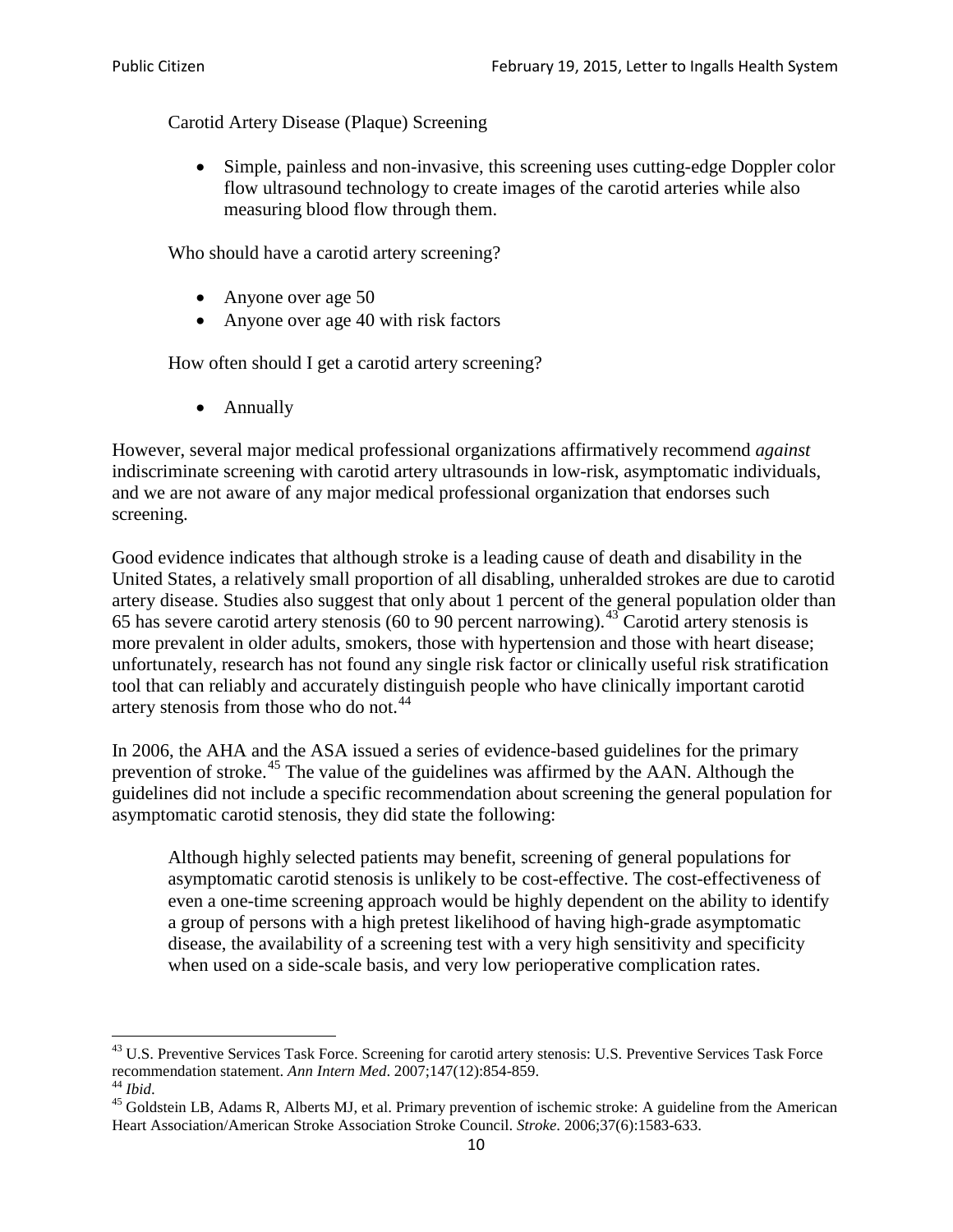These conditions for cost-effective screening are not met for carotid artery ultrasound screening of asymptomatic individuals in the general population, as discussed below.

In 2011, the AHA and the ASA issued updated guidelines for the primary prevention of stroke, the value of which was again affirmed by the  $AAN<sup>46</sup>$  $AAN<sup>46</sup>$  $AAN<sup>46</sup>$ . The updated guidelines stated the following:

Population screening for asymptomatic carotid artery stenosis is not recommended.

In 2014, the AHA and the ASA issued updated guidelines for the primary prevention of stroke.<sup>47</sup> The AAN again affirmed the value of the updated guidelines, and the American Association of Neurological Surgeons, the Congress of Neurological Surgeons, and the Preventive Cardiovascular Nurses Association endorsed them. The updated guidelines stated the following:

Screening low-risk populations for asymptomatic carotid artery stenosis is not recommended.

In 2007, the U.S. Preventive Services Task Force (USPSTF) issued an evidence-based grade D recommendation *against* screening for asymptomatic carotid artery stenosis in the general population.[48](#page-10-2) In making this a grade D recommendation, the USPSTF concluded with moderate certainty that for individuals with asymptomatic carotid artery stenosis, the benefits of screening do not outweigh the harms. It noted, in particular, the following:

#### **Importance**

Good evidence indicates that although stroke is a leading cause of death and disability in the United States, a relatively small proportion of all disabling, unheralded strokes is due to [carotid artery stenosis].

#### **Detection**

The most feasible screening test for severe [carotid artery stenosis] (for example, 60% to 99% stenosis) is duplex ultrasonography. Good evidence indicates that this test has moderate sensitivity and specificity and yields many false-positive results. A positive result on duplex ultrasonography is often confirmed by digital subtraction angiography, which is more accurate but can cause serious adverse events. Noninvasive confirmatory tests, such as magnetic resonance angiography, involve some inaccuracy. Given these facts, some people with false-positive test results may receive unnecessary invasive carotid endarterectomy surgery.

<span id="page-10-0"></span><sup>&</sup>lt;sup>46</sup> Goldstein LB, Bushnell CD, Adams RJ, et al. Guidelines for the primary prevention of stroke: A guideline for healthcare professionals from the American Heart Association/American Stroke Association. *Stroke*.<br>2011;42(2):517-584. [see page 1 for title, authors, ANA affirmation; see page 25 for recommendation]

<span id="page-10-1"></span><sup>&</sup>lt;sup>47</sup> Meschia JF, Bushnell C, Goden-Albala B, et al. Guidelines for the primary prevention of stroke: A statement for healthcare professionals from the American Heart Association/American Stroke Association. *Stroke*. 2014;45(12):3754-3832. [see page 1 for title, authors, ANA affirmation and other endorsements; see page 30 for

recommendation] <sup>48</sup> U.S. Preventive Services Task Force. Screening for carotid artery stenosis: U.S. Preventive Services Task Force

<span id="page-10-2"></span>recommendation statement. *Ann Intern Med*. 2007;147(12):854-9.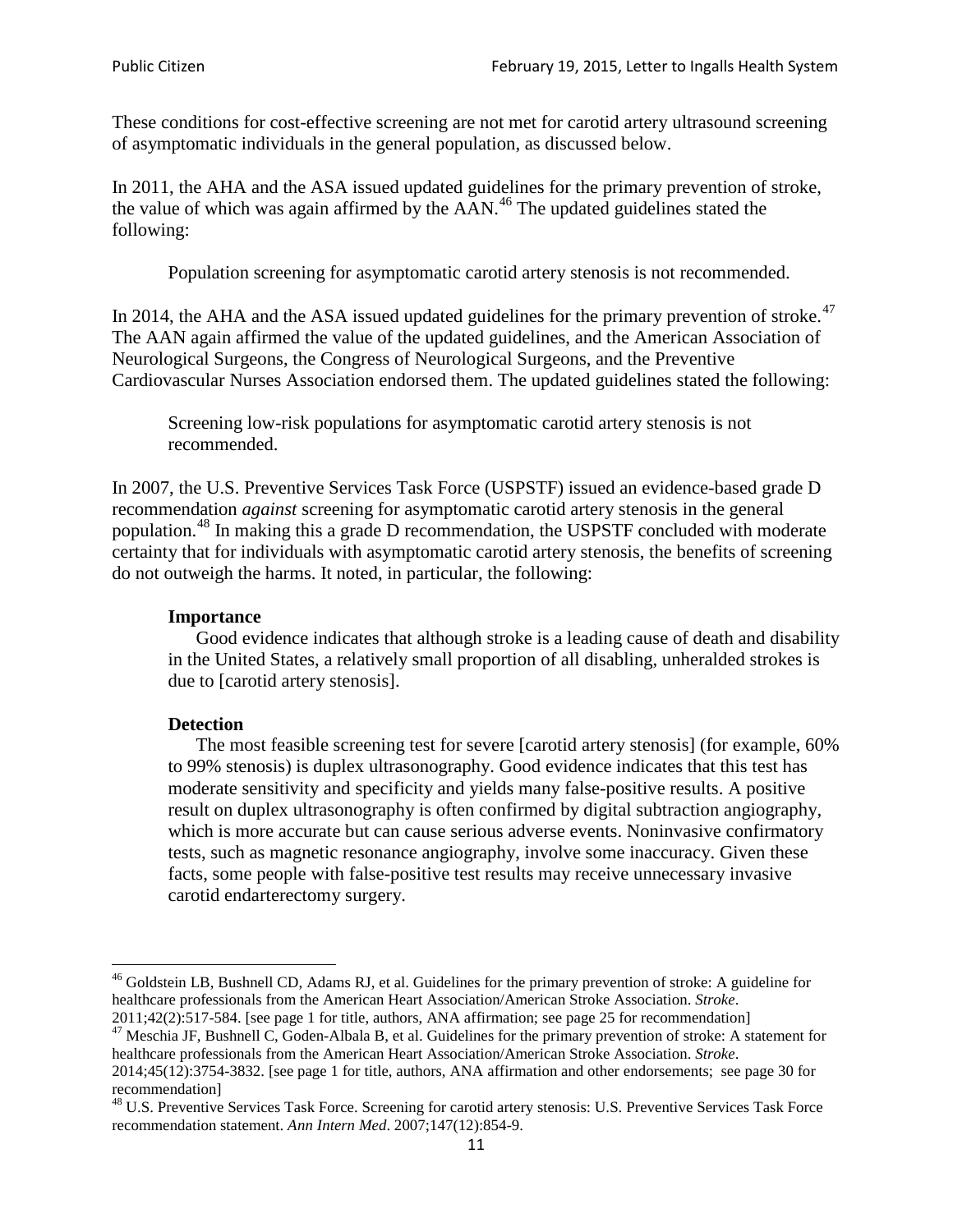### **Benefits of Detection and Early Intervention**

Good evidence indicates that in selected, high-risk trial participants with asymptomatic severe [carotid artery stenosis], carotid endarterectomy by selected surgeons reduces the 5-year absolute incidence of all strokes or perioperative death by approximately 5%. These benefits would be less among asymptomatic people in the general population. For the general primary care population, the benefits are judged to be no greater than small.

### **Harms of Detection and Early Intervention**

Good evidence indicates that both the testing strategy and the treatment with carotid endarterectomy can cause harms. A testing strategy that includes angiography will itself cause some strokes. A testing strategy that does not include angiography will cause some strokes by leading to carotid endarterectomy in people who do not have severe [carotid artery stenosis]. In excellent centers, carotid endarterectomy is associated with a 30-day stroke or mortality rate of about 3%; some areas have higher rates. These harms are judged to be no less than small.

In July 2014, the USPSTF issued an updated recommendation against screening for asymptomatic carotid artery stenosis in the general population.<sup>[49](#page-11-0)</sup> In reaffirming its prior recommendation, the USPSTF concluded with moderate certainty that the harms of screening for asymptomatic carotid artery stenosis outweigh the benefits. The USPSTF presented the following updated rationale: $50$ 

#### **Importance**

Stroke is a leading cause of death and disability in the United States. Although asymptomatic carotid artery stenosis is a risk factor for stroke, it causes a relatively small proportion of strokes.

#### **Detection**

The most feasible screening test for carotid artery stenosis (defined as 60% to 99% stenosis) is ultrasonography. Although adequate evidence indicates that this test has high sensitivity and specificity, in practice, ultrasonography yields many false-positive results in the general population, which has a low prevalence of carotid artery stenosis (approximately 0.5% to 1%). There are no externally validated, reliable tools that can determine who is at increased risk for carotid artery stenosis or for stroke when carotid artery stenosis is present. Adequate evidence indicates that the accuracy of screening by auscultation of the neck is poor.

#### **Benefits of Detection and Early Intervention**

There is no direct evidence on the benefits of screening for carotid artery stenosis. Adequate evidence indicates that in selected trial participants with asymptomatic carotid artery stenosis, carotid endarterectomy (CEA) performed by selected surgeons reduces the absolute incidence of all strokes or perioperative death by approximately 3.5%

<span id="page-11-0"></span><sup>&</sup>lt;sup>49</sup> LeFevre on behalf of the U.S. Preventive Services Task Force. Screening for asymptomatic carotid artery stenosis: U.S. Preventive Services Task Force Recommendation Statement. *Ann Intern Med*. Published online July 8, 2014. doi:10.7326/M14-1333. <sup>50</sup> *Ibid*.

<span id="page-11-1"></span>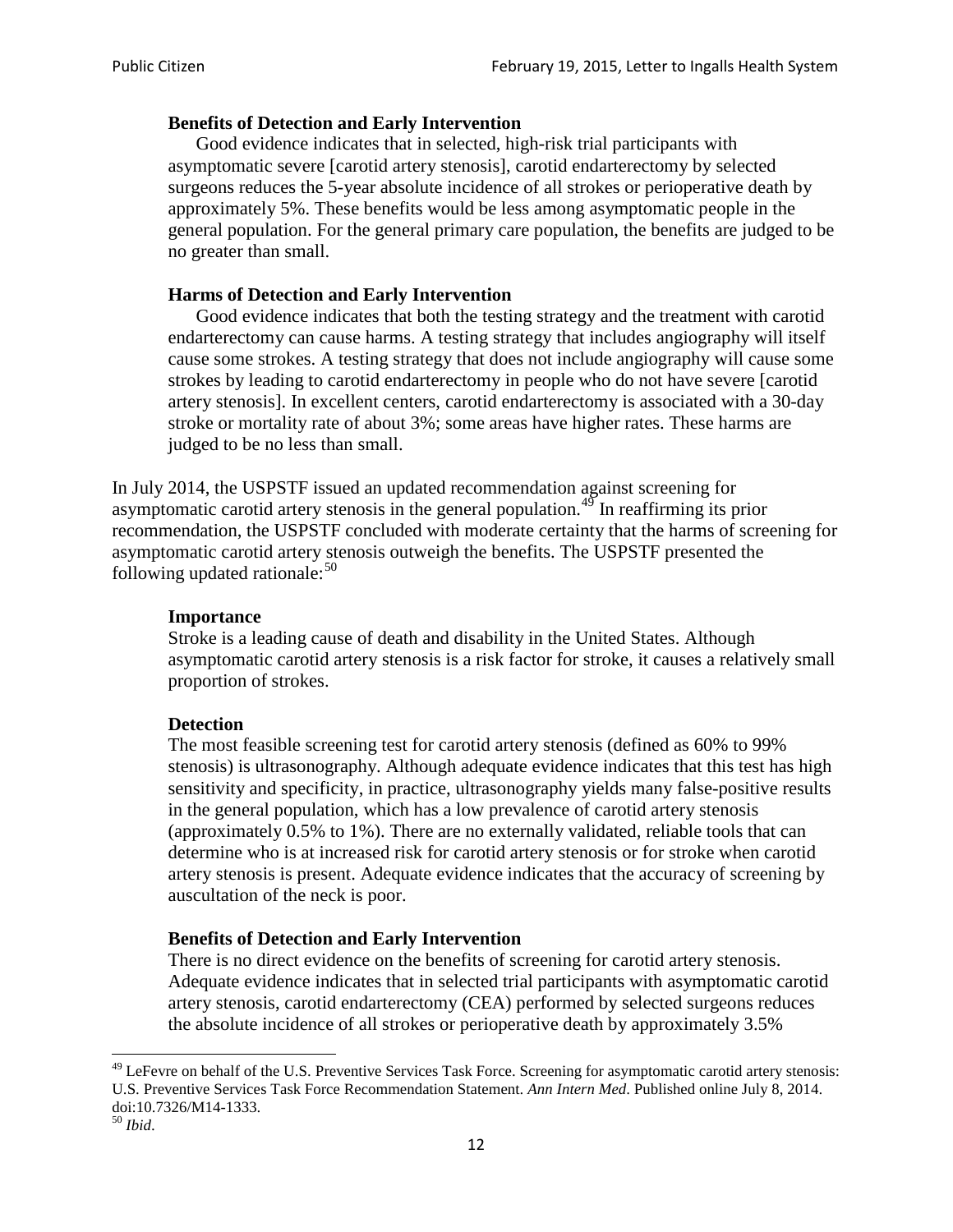compared with (outdated) medical management. However, this difference is probably smaller with current optimal medical management. The magnitude of these benefits would be smaller in asymptomatic persons in the general population. For the general primary care population, the magnitude of benefit is small to none. There is no evidence that identification of asymptomatic carotid artery stenosis leads to any benefit from adding or increasing medication doses (beyond current standard medical therapy for cardiovascular disease prevention).

### **Harms of Detection and Early Intervention**

Adequate evidence indicates that both the testing strategy for carotid artery stenosis and treatment with CEA can cause harms. Although screening with ultrasonography has few direct harms, all screening strategies, including those with or without confirmatory tests (that is, digital subtraction or magnetic resonance angiography), have imperfect sensitivity and specificity and could lead to unnecessary interventions and result in serious harms. In selected centers similar to those in the trials, CEA is associated with a 30-day stroke or mortality rate of approximately 2.4%; reported rates are as high as approximately 5% in low-volume centers and 6% in certain states. Myocardial infarctions are reported in 0.8% to 2.2% of patients after CEA. The 30-day stroke or mortality rate after carotid angioplasty and stenting (CAAS) is approximately 3.1% to 3.8%. The overall magnitude of harms of screening and subsequent treatment of asymptomatic carotid artery stenosis is small to moderate depending on patient population, surgeon, center volume, and geographic location.

In 2007, the American Society of Neuroimaging, with co-sponsorship by the Society of Vascular and Interventional Neurology, issued evidence-based recommendations on the screening of asymptomatic carotid artery disease in the general population and selected subsets of patients.<sup>[51](#page-12-0)</sup> These societies issued a grade E recommendation *against* screening for carotid artery stenosis in the general population or in a selected population based on age, gender or any other variable alone. The criteria for a grade E recommendation were that the prevalence of disease may be high or low but detection and treatment is documented to have no benefit, or prevalence of disease is low. They also issued a grade A recommendation that screening of selective subpopulations of adults age 65 or older with at least three cardiovascular risk factors (hypertension, coronary artery disease, current cigarette smoking or hyperlipidemia) needs to be considered. The criteria of a grade A recommendation were that the prevalence of disease is high and detection and treatment is of documented benefit.

In 2011, the Society for Vascular Surgery issued a position statement recommending ultrasound screening of carotid arteries only for high-risk individuals age 55 or older, taking into account cardiovascular risk factors, such as a history of hypertension, diabetes mellitus, smoking,

<span id="page-12-0"></span><sup>&</sup>lt;sup>51</sup> Qureshi AI, Alexandrov AV, Tegeler CH, et al. Guidelines for screening of extracranial carotid artery disease: a statement for healthcare professionals from the multidisciplinary practice guidelines committee of the American Society of Neuroimaging; cosponsored by the Society of Vascular and Interventional Neurology. *J Neuroimaging*. 2007;17(1):19-47.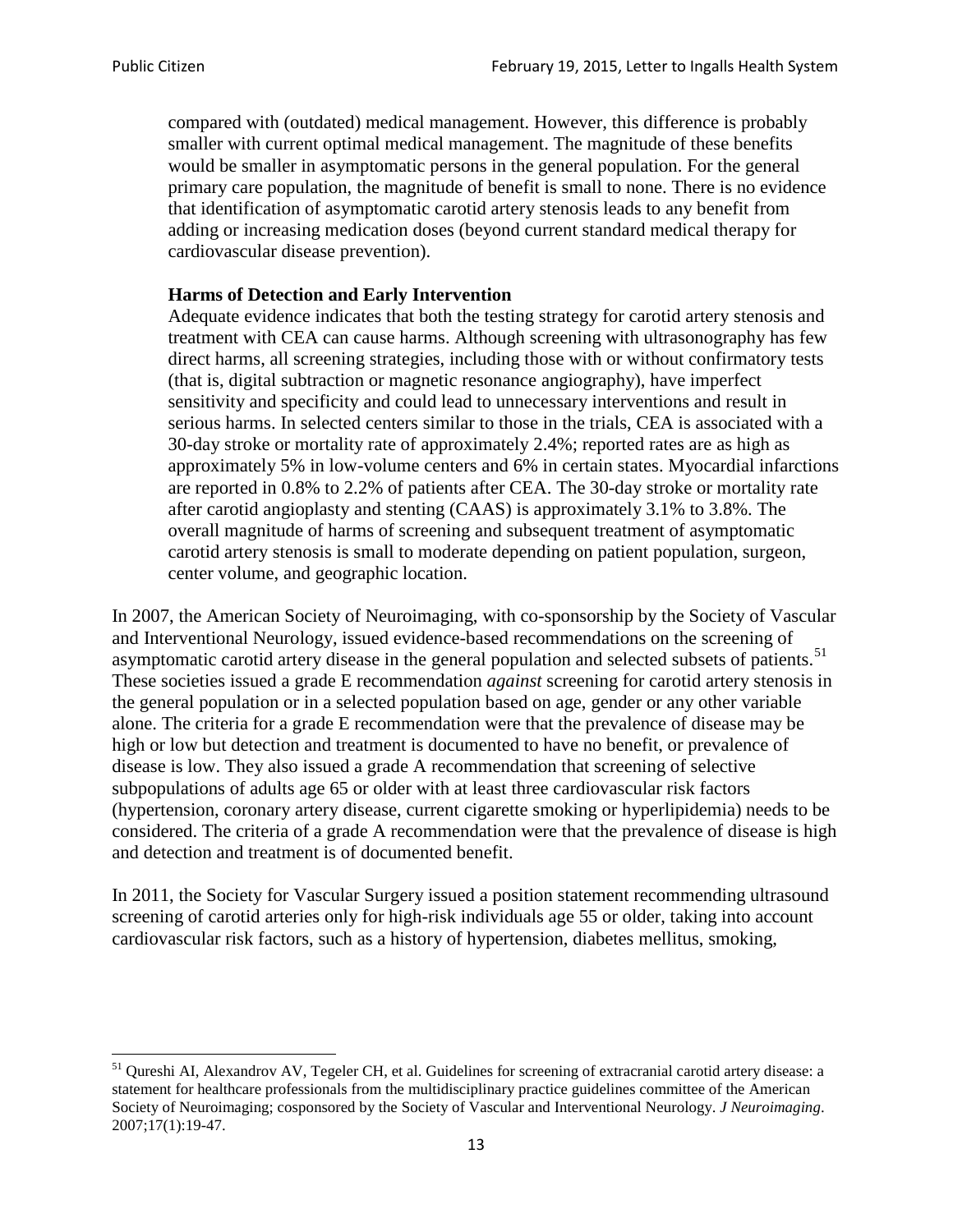hypercholesterolemia, or known cardiovascular disease.<sup>[52](#page-13-0)</sup> The position statement provided little substantive evidence to support this recommendation.

Thus, screening for carotid artery stenosis with ultrasound in the general, asymptomatic population has *not* been shown to significantly improve clinical outcomes, and numerous medical professional organizations strongly recommend against such screening.

### **C. Abdominal Aortic Aneurysm Ultrasound:**

The Life Line Screening online promotional materials state:<sup>[53](#page-13-1)</sup>

An Abdominal Aortic Aneurysm (AAA), a specific kind of aneurysm, is a condition in which the lining of the blood vessel called the aorta is enlarged within the abdomen. Abdominal aortic aneurysms pose a threat because they are usually silent until a medical emergency occurs.

The abdominal aorta is the largest blood vessel in the body and the main artery that originates in the heart. As the lining weakens from age and other risk factors, the vessel wall thins and expands. …

Screening for Aortic Aneurysms

• A painless, non-invasive procedure, an abdominal aortic aneurysm screening requires you to lie on your back while a technician uses ultrasound to take images and measurements of your abdominal aorta. …

Who should have an aortic aneurysm screening?

• Anyone with risk factors

How often should I get an aortic aneurysm screening?

• Annually

By definition, an AAA is present when aortic diameter equals or exceeds 3.0 cm (slightly more than one inch).<sup>[54](#page-13-2)</sup> Most people who have an AAA show no signs or symptoms until it ruptures. The strongest risk factor for *rupture* of an AAA is the aortic diameter.<sup>[55](#page-13-3)</sup> Thus, risk of AAA rupture rises with increasing size of the aneurysm. AAAs with a diameter between 3.0 and 3.9

<span id="page-13-0"></span> $52$  Society for Vascular Surgery. SVS position statement on vascular screenings. January 2011. http://www.vascularweb.org/about/positionstatements/Pages/svs-position-statement-on-vascular-screening.aspx.<br>Accessed January 14, 2015.

<span id="page-13-1"></span>Accessed January 14, 2015.<br>
Sa Life Line Screening. Abdominal aortic aneurysm screening. http://www.lifelinescreening.com/What-We-<br>
Do/What-We-Screen-For/Abdominal-Aortic-Aneurysms. Accessed January 9, 2015.

<span id="page-13-2"></span> $\frac{1}{54}$  Fleming C, Whitlock EP, Beil TL, Lederle FA. Screening for abdominal aortic aneurysm: A best-evidence systematic review for the U.S. Preventive Services Task Force. *Ann Intern Med.* 2005;142(3):203-211.<br><sup>55</sup> Lederle FA, Johnson GR, Wilson SE, et al. Rupture rate of large abdominal aortic aneurysms in patients refusing

<span id="page-13-3"></span>or unfit for elective repair. *JAMA*. 2002;287(22):2968-2972.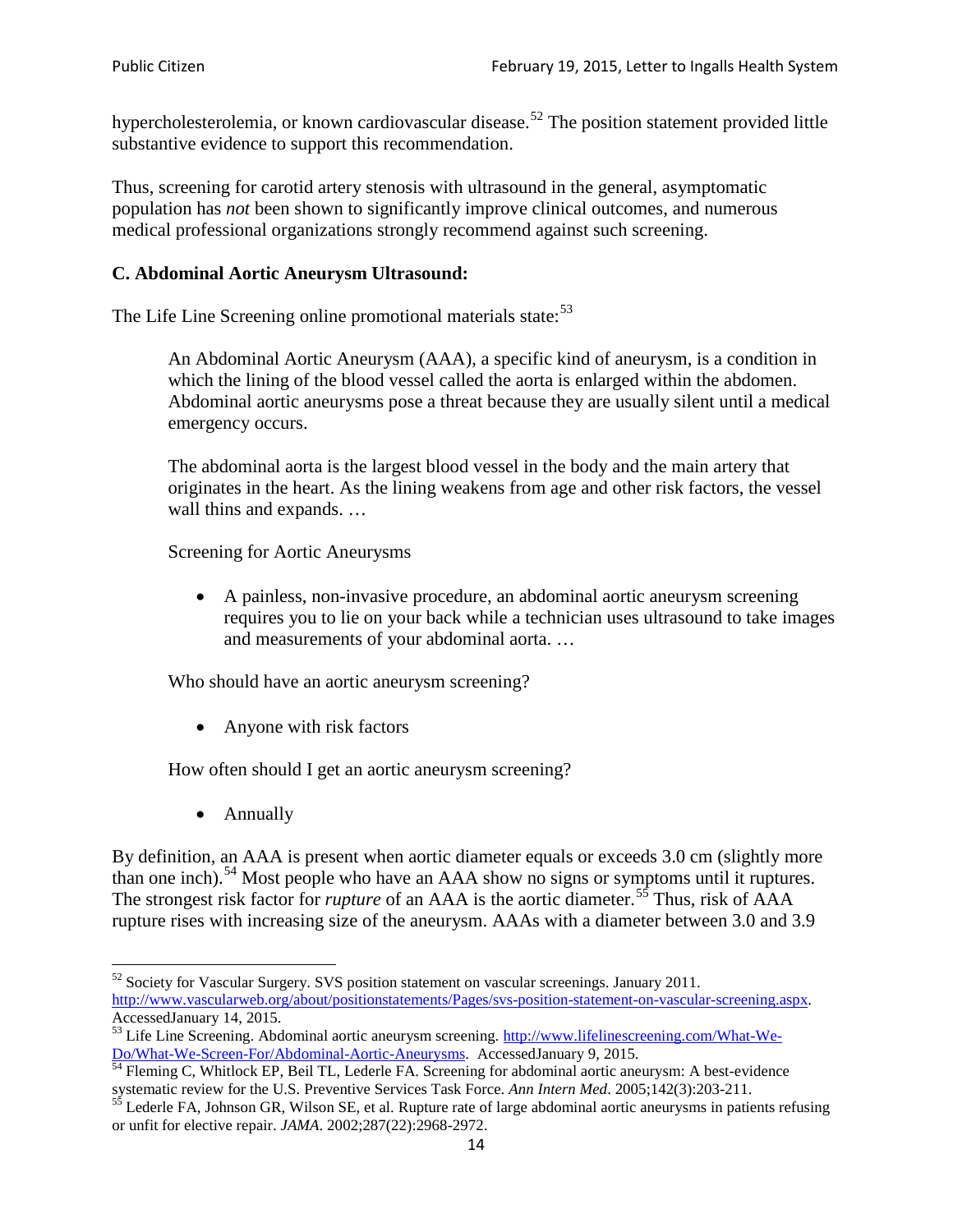cm have an essentially 0 percent annual rupture risk; those with between 4.0 and 4.9 cm have a 1 percent risk; and those between 5.0 and 5.9 cm have a 11 percent annual rupture risk.<sup>[56](#page-14-0)</sup>

In a study of an unselected general population in the U.K., the prevalence of AAA was six times greater in men than women for all age groups.<sup>[57](#page-14-1)</sup> For men not screened for  $AAA$ , almost all deaths from ruptured AAAs occurred after age 65, with more than half occurring before age 80.<sup>[58](#page-14-2)</sup> For women not screened for AAA, the majority of AAA-related deaths occurred after age 80.<sup>[59](#page-14-3)</sup>

Several major medical professional organizations affirmatively recommend one-time ultrasound screening for AAAs *only in certain high-risk individuals* given the epidemiology of AAAs described above, and we are not aware of any major medical professional organization that endorses indiscriminate ultrasound screening for AAAs in low-risk, asymptomatic individuals.

In 2005, the USPSTF issued the following evidence-based recommendations for AAA screening: $60$ 

(1) A grade B recommendation for one-time screening for AAA by ultrasonography in men age 65 to 75 who have ever smoked. In making this a grade [B recommendation,](http://www.uspreventiveservicestaskforce.org/uspstf/gradespre.htm#brec) the USPSTF offered the following rationale:

> The USPSTF found good evidence that screening for AAA and surgical repair of large AAAs ( $\geq$ 5.5 cm) in men age 65 to 75 years who have ever smoked (current and former smokers) leads to decreased AAA-specific mortality. There is good evidence that abdominal ultrasonography, performed in a setting with adequate quality assurance (that is, in an accredited facility with credentialed technologists), is an accurate screening test for AAA. There is also good evidence of important harms of screening and early treatment, including an increased number of surgeries with associated clinically significant morbidity and mortality, and short-term psychological harms. On the basis of the moderate magnitude of net benefit, the USPSTF concluded that the benefits of screening for AAA in men age 65 to 75 years who have ever smoked outweigh the harms.

(2) No recommendation for or against screening for AAA in men age 65 to 75 who have *never* smoked. In making this grade C recommendation, the USPSTF offered the following rationale:

> The USPSTF found good evidence that screening for AAA in men age 65 to 75 years who have never smoked leads to decreased AAA-specific mortality. There is, however, a lower prevalence of large AAAs in men who have never smoked

<span id="page-14-0"></span><sup>&</sup>lt;sup>56</sup> LeFevre ML on behalf of the U.S. Preventive Services Task Force. Screening for abdominal aortic aneurysm: U.S. Preventive Services Task Force recommendation statement. *Ann Intern Med*. Online June 24, 2014. doi:

<span id="page-14-1"></span><sup>10.7326/</sup>M14-1204.<br> $57$  Scott RA, Bridgewater SG, Ashton HA. Randomized clinical trial of screening for abdominal aortic aneurysm in women. *Br J Surg.* 2002;89(3):283-285.

<span id="page-14-4"></span><span id="page-14-3"></span>

<span id="page-14-2"></span><sup>&</sup>lt;sup>58</sup> *Ibid.*<br><sup>59</sup> *Ibid.* 2002;<br><sup>60</sup> U.S. Preventive Services Task Force. Screening for abdominal aortic aneurysm: Recommendation statement. *Ann Intern Med*. 2005;142(3):198-202.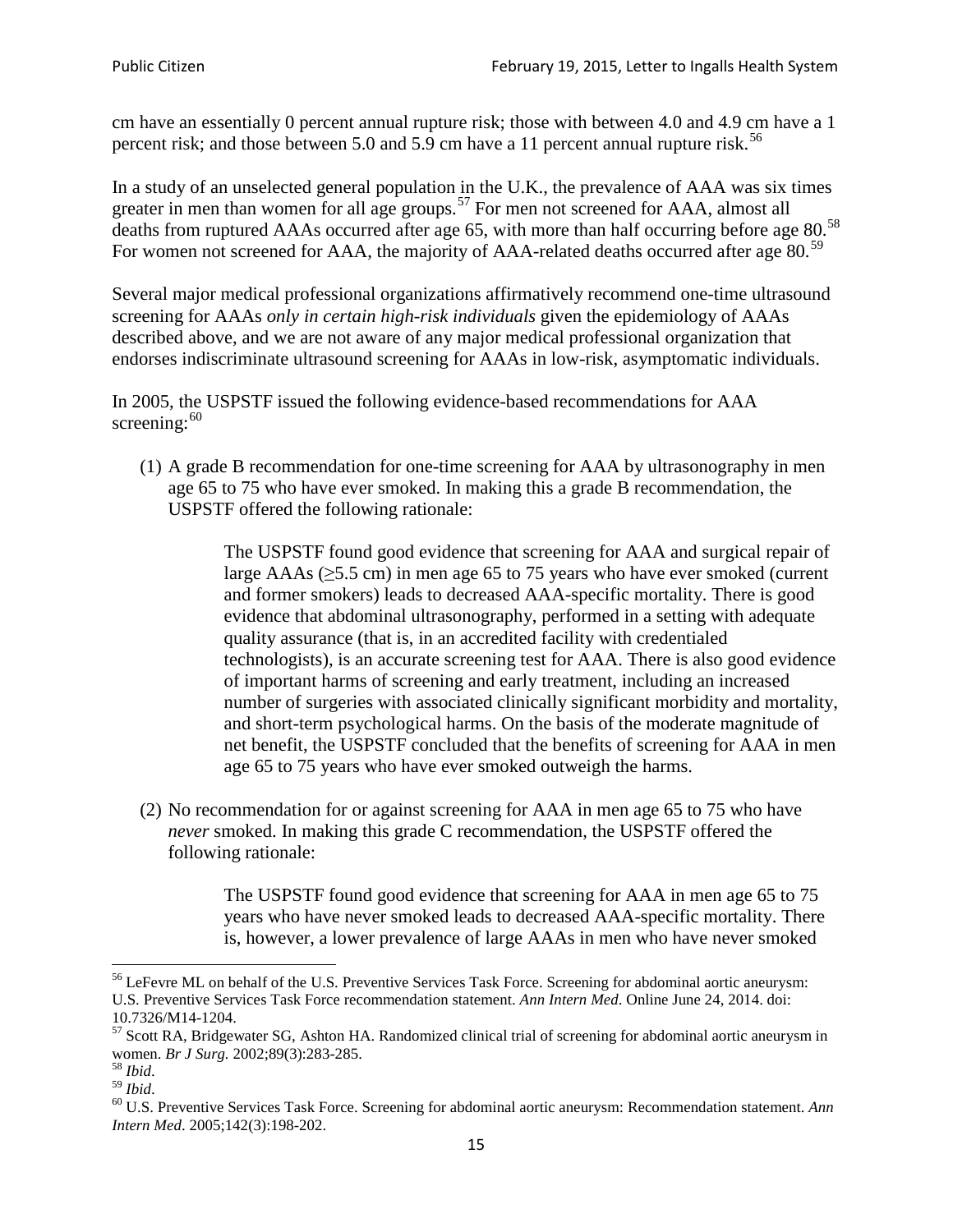compared with men who have ever smoked; thus, the potential benefit from screening men who have never smoked is small. There is good evidence that screening and early treatment lead to important harms, including an increased number of surgeries with associated clinically significant morbidity and mortality, and short-term psychological harms. The USPSTF concluded that the balance between the benefits and harms of screening for AAA is too close to make a general recommendation in this population.

(3) A grade D recommendation *against* routine screening for AAA in women. In making this a grade D recommendation, the USPSTF offered the following rationale:

> Because of the low prevalence of large AAAs in women, the number of AAArelated deaths that can be prevented by screening this population is small. There is good evidence that screening and early treatment result in important harms, including an increased number of surgeries with associated morbidity and mortality, and psychological harms. The USPSTF concluded that the harms of screening women for AAA therefore outweigh the benefits.

In June 2014, the USPSTF issued a revised recommendation statement, based on an updated review of the available evidence published between January 2004 and January 2013.<sup>[61](#page-15-0)</sup> The updated recommendations differ slightly from the 2005 recommendations and include the following: $62$ 

(1) A grade B recommendation for one-time screening for AAA with ultrasonography in men ages 65 to 75 who have ever smoked (no change from 2005). The USPSTF provided the following updated rationale for this unchanged recommendation:

> Four large, population-based, randomized, controlled trials (RCTs) show that invitation to 1-time screening for AAA is associated with reduced AAA-specific mortality in men. This benefit begins 3 years after testing and persists up to 15 years. In addition, risk reduction for AAA rupture and emergency surgery persists up to 10 to 13 years.

> In the 2 highest-quality trials, the relative reduction in AAA-specific mortality after 13 years was 42% to 66%. In the largest trial, where prevalence of AAA was approximately 5% in the screened group, screening was associated with an absolute risk reduction in death of 1.4 per 1000 men.

Abdominal aortic aneurysms are most prevalent in men who have ever smoked, occurring in approximately 6% to 7% of this population. This prevalence increases the importance of screening in these men because it maximizes the absolute benefit that could be achieved (that is, it improves the likelihood that

<span id="page-15-0"></span><sup>61</sup> Guirguis-Blake JM, Beil TL, Senger CA Whitlock EP. Ultrasonography screening for abdominal aortic aneurysms: A systematic review for the U.S. Preventive Services Task Force. *Ann Intern Med*. 2014;160(5):321- 329.

<span id="page-15-1"></span> $62$  LeFevre ML on behalf of the U.S. Preventive Services Task Force. Screening for abdominal aortic aneurysm: U.S. Preventive Services Task Force recommendation statement. *Ann Intern Med*. 2014;161(4):281-290..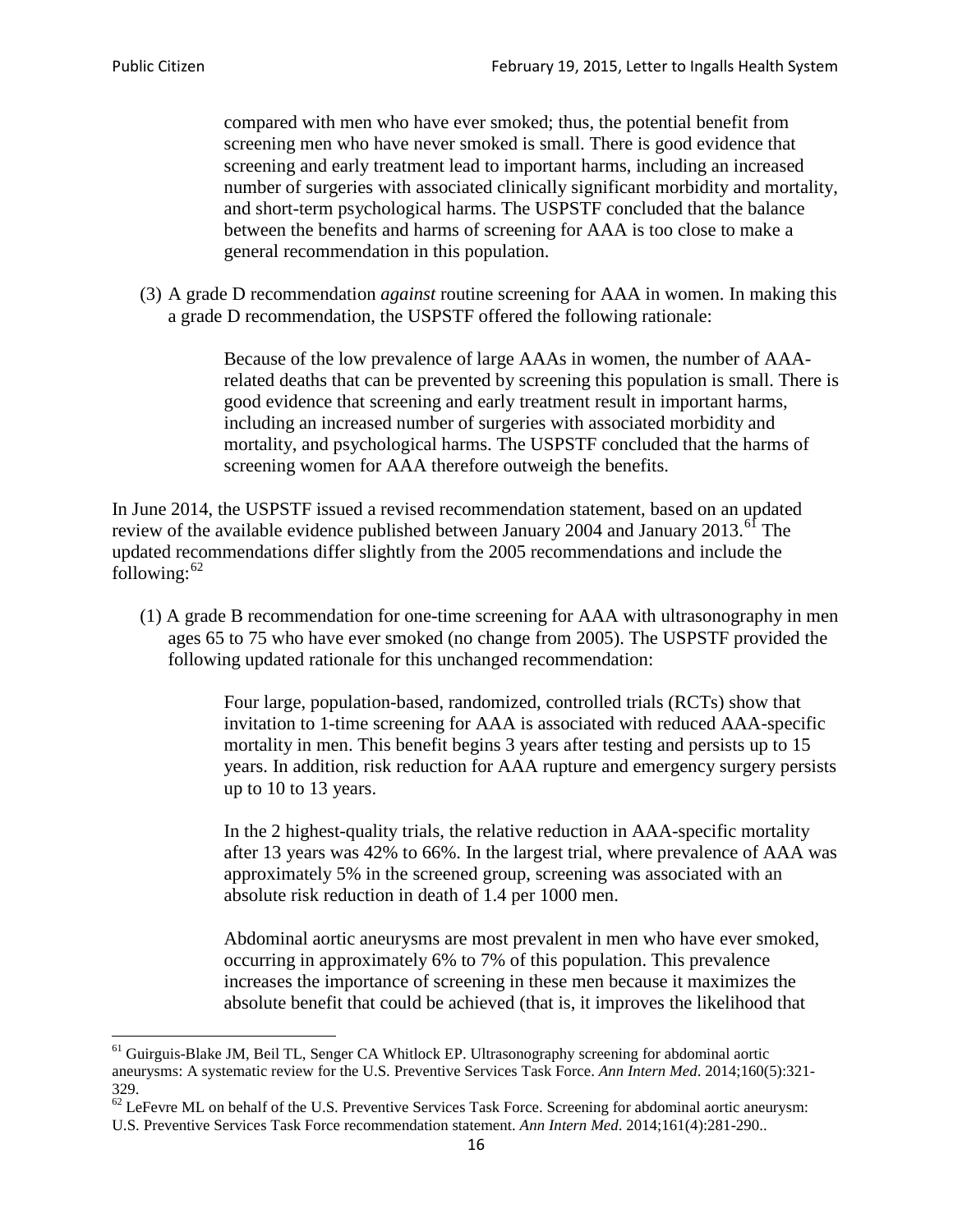men in this group will benefit from screening). Convincing evidence shows that 1-time screening with ultrasonography results in a moderate benefit in men aged 65 to 75 years who have ever smoked.

The USPSTF concluded with high certainty that screening for AAA with ultrasonography in men ages 65 to 75 who have ever smoked has a moderate net benefit.

(2) A grade C recommendation that clinicians *selectively* offer screening for AAA in men ages 65 to 75 who have never smoked rather than routinely screening all men in this group. Evidence indicates that the net benefit of screening all men ages 65 to 75 years who have never smoked is small. In determining whether this service is appropriate in individual cases, patients and clinicians should consider the balance of benefits and harms on the basis of evidence relevant to the patient's medical history, family history, other risk factors, and personal values. The USPSTF offered the following rationale for this new recommendation:

> Screening men overall reduces AAA-specific death, rupture, and emergency surgery. However, the lower prevalence of AAA in men who have never smoked (approximately 2%) substantially reduces the absolute benefit (that is, it greatly lowers the probability that men in this group will benefit from screening). Adequate evidence shows that 1-time screening for AAA with ultrasonography results in a small benefit in men aged 65 to 75 years who have never smoked.

The USPSTF also suggested the following clinical considerations with respect to this new recommendation:

Despite the demonstrated benefits of screening for AAA in men overall, the lower prevalence of AAA in male never-smokers versus male ever-smokers suggests that clinicians should consider a patient's risk factors and the potential for harm before screening for AAA rather than routinely offering screening to all male never-smokers. Important risk factors for AAA include older age and a firstdegree relative with an AAA; other risk factors include a history of other vascular aneurysms, coronary artery disease, cerebrovascular disease, atherosclerosis, hypercholesterolemia, obesity, and hypertension. Factors associated with a reduced risk for AAA include African American race, Hispanic ethnicity, and diabetes.

(3) An I statement concluding that the current evidence is insufficient to assess the balance of benefits and harms of screening for AAA in women ages 65 to 75 who have ever smoked. (An I statement means the USPSTF concludes that the current evidence is insufficient to assess the balance of benefits and harms of the service. Evidence may be lacking, of poor quality, or conflicting, and the balance of benefits and harms cannot be determined.) The USPSTF offered the following rationale for this draft statement:

> *Potential Preventable Burden.* A screening study in Sweden found that the prevalence of AAA in women aged 70 years was low (0.8%) for ever-smokers but increased to 2.0% for current smokers. A meta-analysis of individual-patient data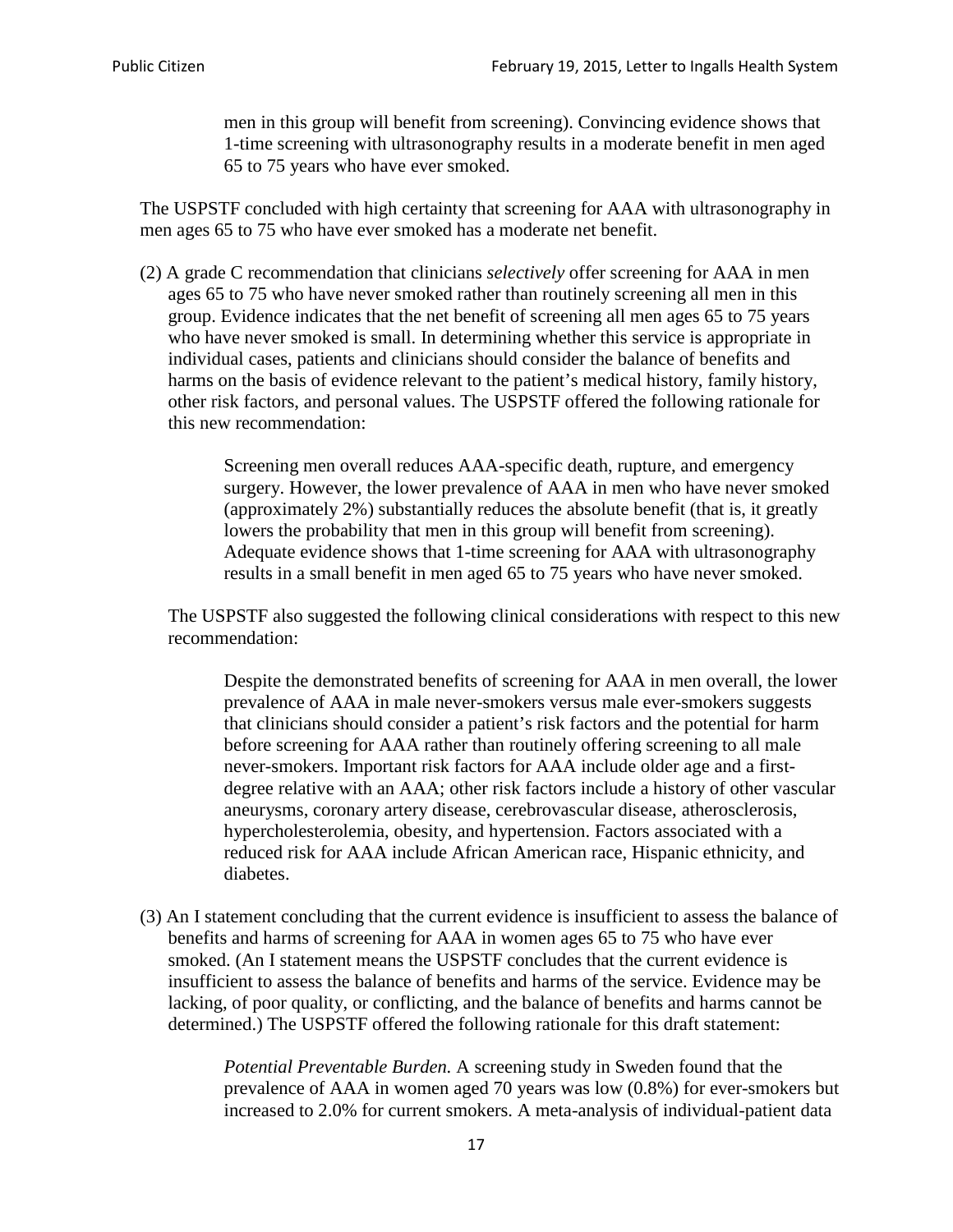found that women have a higher risk than men for AAA rupture at the same diameter (hazard ratio [HR], 3.76 [95% CI, 2.58 to 5.47]). However, AAAassociated deaths occur at an older age in women (at a time of increased competing causes of death and a declining benefit–risk ratio for operative interventions), with 70% of deaths occurring after age 80 years in women compared with fewer than 50% in men. In the only screening RCT that included women, most screen-detected AAAs in women were small (3.0 to 3.9 cm) and AAA-specific mortality was low in screened and unscreened women  $(<0.2\%)$ after 10 years.

*Potential Harms.* Four RCTs (primarily done in men) showed that screening for AAA doubled the rate of AAA-associated surgeries, largely driven by an increase in elective surgeries. Most screen-detected AAAs were below the 5.5-cm threshold for immediate repair. This finding generally results in long-term or lifelong surveillance and is probably associated with some amount of overtreatment, although the magnitude of this burden is difficult to quantify.

Most screening trials reported an associated decrease in emergency AAA repairs and a reduced 30-day mortality rate associated with emergency surgery in populations invited to screen, although mortality associated with elective surgery was not reduced. Operative mortality associated with AAAs is higher in women than in men (7% vs. 5% for open repair and 2% vs. 1% for endovascular repair, respectively).

*Costs.* In addition to the cost of ultrasonography screening (approximately \$100), the estimated potential associated cost of elective surgery to repair a screendetected AAA ranges from \$37 000 to \$43 000. Potential opportunity costs also may arise, because screening may take the place of other preventive activities that may be more beneficial to the patient.

*Current Practice.* Screening for AAA is provided as part of the "welcome-to-Medicare visit" for women who have a family history of AAA. However, the evidence is insufficient to accurately characterize current practice patterns related to screening for AAA in women.

A retrospective analysis from 2000 to 2010 used the National Inpatient Sample, a database that has a stratified 20% random sample of all nonfederal inpatient hospital admissions in the United States. This analysis found that women are more likely than men to have open surgery versus endovascular aneurysm repair (EVAR) for unruptured AAA (24% vs. 17%, respectively), potentially because of issues with access to the iliac artery (that is, smaller artery size) that may preclude endovascular management.

A retrospective review of 4026 AAA repairs in the Vascular Study Group of New England database (a voluntary registry from 30 academic and community hospitals in the 6 New England states) reported that women were more likely than men to have open surgery versus EVAR and to be older and have smaller aortic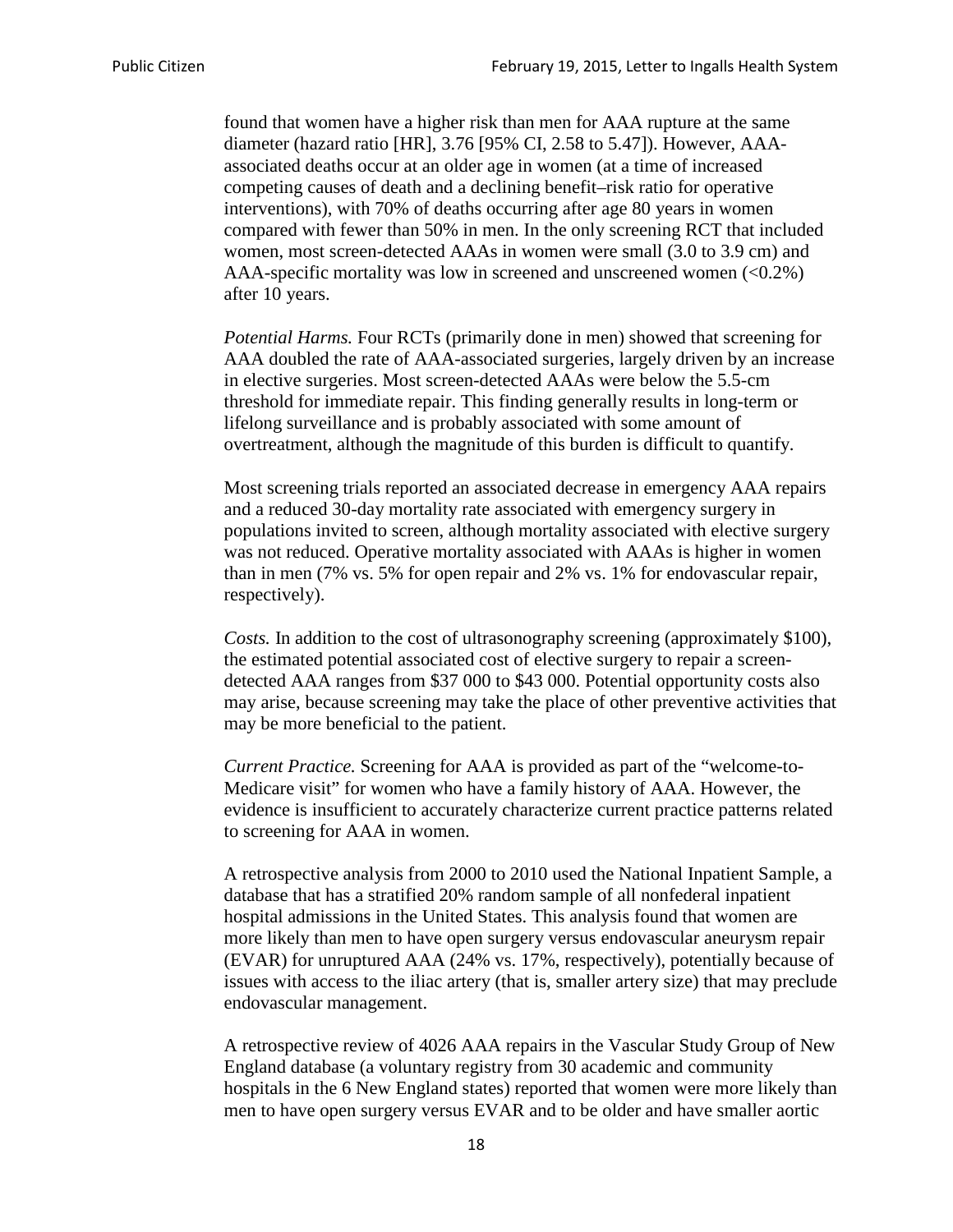diameters at the time of repair. Postoperative complications were higher in women than in men after elective EVAR or open repair, including emergency reoperations, dysrhythmias, leg ischemia or emboli, bowel ischemia, or need for discharge to another medical facility rather than home.

(4) A grade D recommendation *against* routine screening for AAA in women who have never smoked. The USPSTF offered the following rationale for this draft updated recommendation:

> The prevalence of AAA in women who have never smoked is low (0.03% to 0.60% in women aged 50 to 79 years). The evidence also shows no apparent benefit of screening for AAA in women. The USPSTF therefore concludes that adequate evidence shows that the absolute benefit of 1-time screening for AAA with ultrasonography in women who have never smoked can effectively be bounded at none or almost none.

In discussing the harms of detection and early treatment of AAAs, the USPSTF noted the following: $63$ 

In the available trials, groups invited to screening were approximately twice as likely as control groups to have any AAA surgery within 3 to 5 years, predominantly driven by an increase in elective surgeries. More than 90% of AAAs identified by screening were below the 5.5-cm threshold for immediate repair. Detecting smaller AAAs generally leads to long-term (potentially lifelong) surveillance.

A person's risk for death related to elective surgery for AAA is lower than that for death related to emergency surgery for rupture. However, the increase in the overall rates of detection and surgery in the screening groups still potentially represents a harm. A proportion of AAAs will never rupture because they do not advance or because a person dies of a competing cause.

The exact extent of overdiagnosis and overtreatment is difficult to estimate. One study from Massachusetts General Hospital reviewed 24 000 consecutive autopsies between 1952 and 1975 and found that 75% of the 473 patients who died with an undetected or unoperated AAA had a cause of death not related to the AAA (41% were >5.1 cm in diameter). Given that even elective treatment is associated with some risk for perioperative mortality, overtreatment is an important issue to consider when deciding whether to screen for this condition....

Convincing evidence shows that the harms associated with 1-time screening for AAA with ultrasonography are at least small in all populations and potentially higher in women because of their higher risk for operative mortality.

In 2011, the Society for Vascular Surgery issued a position statement on vascular screening recommending a one-time ultrasound screening for AAA for all men age 65 or older and

<span id="page-18-0"></span><sup>63</sup> *Ibid*.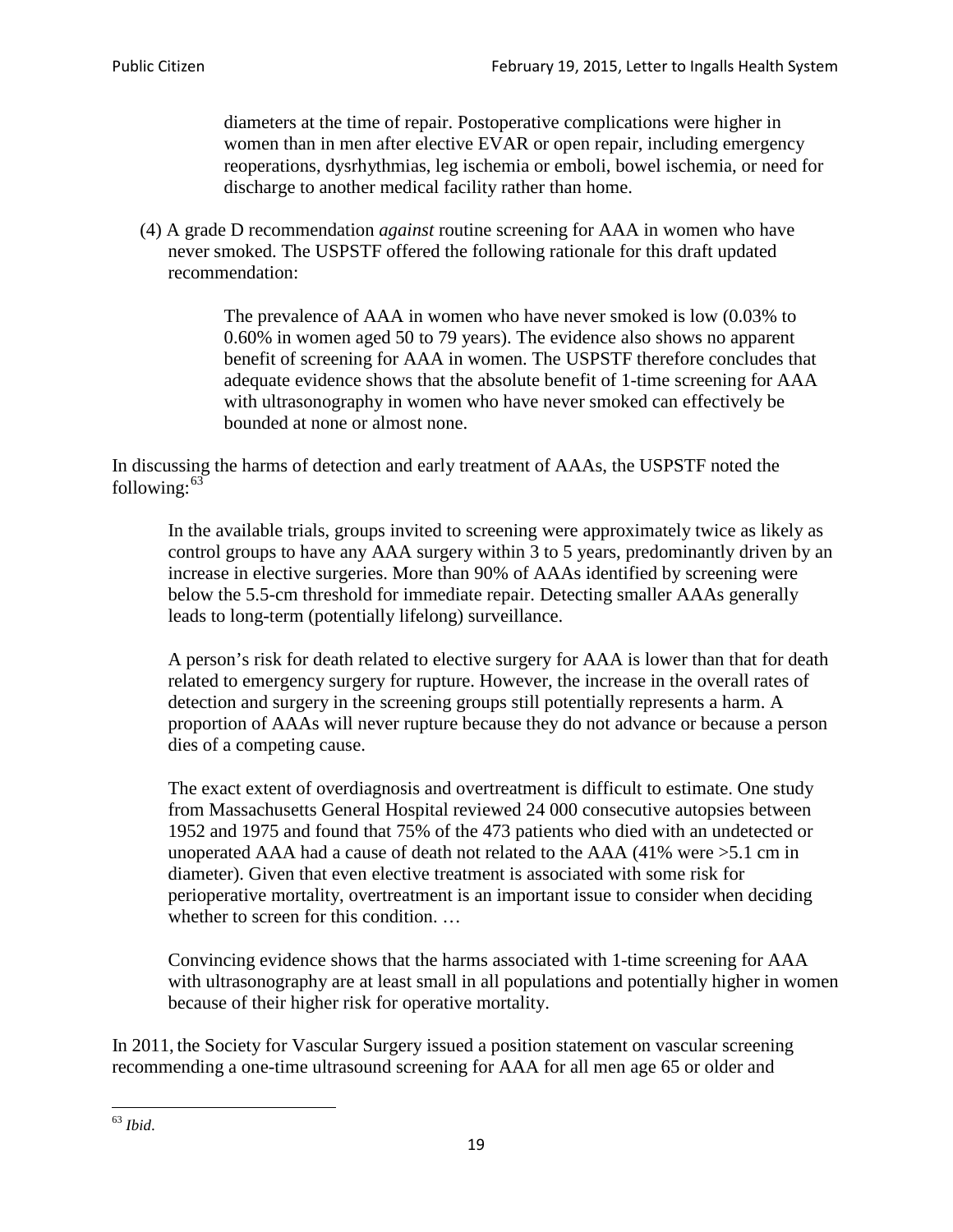screening men as early as age 55 who have a family history of AAA.<sup>[64](#page-19-0)</sup> The society also recommended one-time ultrasound screening for AAA for all women age 65 or older who have a family history of AAA or have smoked.

In 2012, the ACCF, American College of Radiology, American Institute of Ultrasound in Medicine, American Society of Echocardiography, American Society of Nephrology, Intersocietal Commission for the Accreditation of Vascular Laboratories, Society for Cardiovascular Angiography and Interventions, Society of Cardiovascular Computed Tomography, Society for Interventional Radiology, Society for Vascular Medicine, and Society for Vascular Surgery jointly issued evidence-based appropriate use criteria for noninvasive vascular testing (ultrasound and physiological testing) for a variety of possible indications.<sup>[65](#page-19-1)</sup> For each indication, these organizations classified the use of noninvasive vascular testing into one of the following three categories:

- **Appropriate:** The test is one in which the expected incremental information, combined with clinical judgment, exceeds the expected negative consequences — including the risks of the procedure itself and the downstream impact of poor test performance such as delay in diagnosis (false-negatives) or inappropriate diagnosis (false-positives) — by a sufficiently wide margin for the specific indication that the procedure is generally considered acceptable care and a reasonable approach for the indication.
- **Uncertain:** The test *may* be generally acceptable and *may* be a reasonable approach for the specific indication; uncertainty also implies that more research and/or patient information is needed to classify the indication definitively.
- **Inappropriate:** The test *is not* generally acceptable and *is not* a reasonable approach for the specific indication.

These organizations classify screening for AAA as *inappropriate* for anyone under age 65 with no history of smoking, except as noted below. They also classify such screening as *uncertain* for anyone 65 or older with no history of smoking.

These organizations did classify screening for AAA as *appropriate* for the following subgroups:

- Adults older than age 60 with a first-degree relative with an AAA.
- Adults age 65 or older who are current or former smokers.

In summary, the USPSTF and many other major medical professional organizations recommended against routine screening for AAA, or designate such screening as inappropriate for those individuals who are not at high risk for developing AAA. Screening for AAA in the

<span id="page-19-0"></span><sup>64</sup> Society for Vascular Surgery. SVS Position Statement on Vascular Screenings. January 2011. [http://www.vascularweb.org/about/positionstatements/Pages/svs-position-statement-on-vascular-screening.aspx.](http://www.vascularweb.org/about/positionstatements/Pages/svs-position-statement-on-vascular-screening.aspx) 

<span id="page-19-1"></span>Accessed August 21, 2014.<br><sup>65</sup> Mohler ER, Gornik HL, Gerhard-Herman M, et al. ACCF/ACR/AIUM/ASE/ASN/ICAVL/SCAI/SCCT/SIR/ SVM/SVS 2012 appropriate use criteria for peripheral vascular ultrasound and physiological testing part I: Arterial ultrasound and physiological testing*. J Am Coll Cardiol*. 2012;60(3):242-276.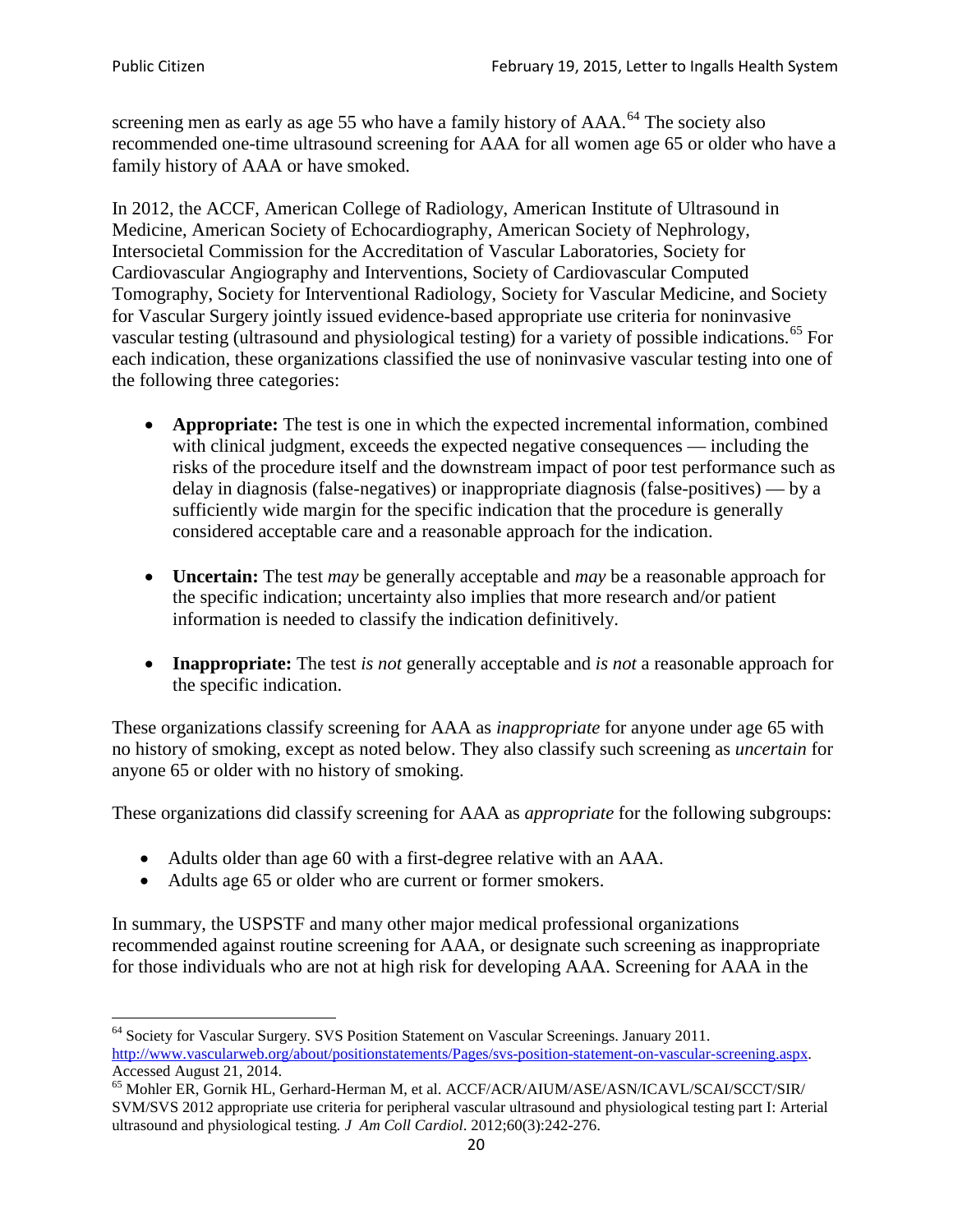general, asymptomatic population has *not* been shown to significantly improve clinical outcome and is likely to do more harm than good.

## **D. Peripheral Arterial Disease Test:**

The Life Line Screening online promotional materials state:<sup>[66](#page-20-0)</sup>

Peripheral Arterial Disease (PAD), more commonly known as hardening of the arteries, affects about eight million Americans. It is a condition in which the large and mediumsized arteries supplying blood to the legs become narrow or clogged, constricting the flow of blood. PAD is caused by atherosclerosis, a gradual process in which cholesterol and scar tissue build up, forming a substance called plaque that clogs the artery. PAD not only causes pain and disability, it also is associated with a much higher risk of heart disease. …

Peripheral Arterial Disease Screening

o A quick, easy and non-invasive procedure, PAD screening is done by using the ankle-brachial index (ABI). After removing your socks and shoes, you will have pressure cuffs placed around your upper arms and ankles. A small ultrasound device will then measure the systolic blood pressure in your limbs. …

Who should have a peripheral arterial disease screening?

• Anyone with risk factors

How often should I get a peripheral arterial disease screening?

• Annually

In 2012, the ACCF, American College of Radiology, American Institute of Ultrasound in Medicine, American Society of Echocardiography, American Society of Nephrology, Intersocietal Commission for the Accreditation of Vascular Laboratories, Society for Cardiovascular Angiography and Interventions, Society of Cardiovascular Computed Tomography, Society for Interventional Radiology, Society for Vascular Medicine, and Society for Vascular Surgery jointly issued evidence-based appropriate use criteria for noninvasive vascular testing (ultrasound and physiological testing) for a variety of possible indications. These appropriate use criteria identify the following as the only appropriate indications for lower extremity artery testing with ABI: patients with diminished pulses, femoral bruit, age greater than 50 with diabetes or smoking, or age greater than 70, which is consistent with ACC/AHA PAD guidelines. The evaluation with ABI for those younger than 50 and those with diabetes was classified as uncertain.<sup>[67](#page-20-1)</sup>

<span id="page-20-0"></span><sup>&</sup>lt;sup>66</sup> Life Line Screening. Peripheral arterial disease screening. [http://www.lifelinescreening.com/What-We-Do/What-](http://www.lifelinescreening.com/What-We-Do/What-We-Screen-For/Peripheral-Arterial-Disease)[We-Screen-For/Peripheral-Arterial-Disease.](http://www.lifelinescreening.com/What-We-Do/What-We-Screen-For/Peripheral-Arterial-Disease) Accessed January 9, 2015.<br><sup>67</sup> Mohler ER, Gornik HL, Gerhard-Herman M, et al. ACCF/ACR/AIUM/ASE/ASN/ICAVL/SCAI/SCCT/SIR/

<span id="page-20-1"></span>SVM/SVS 2012 appropriate use criteria for peripheral vascular ultrasound and physiological testing part I: Arterial ultrasound and physiological testing. *J Am Coll Cardiol*. 2012;60(3):242-276.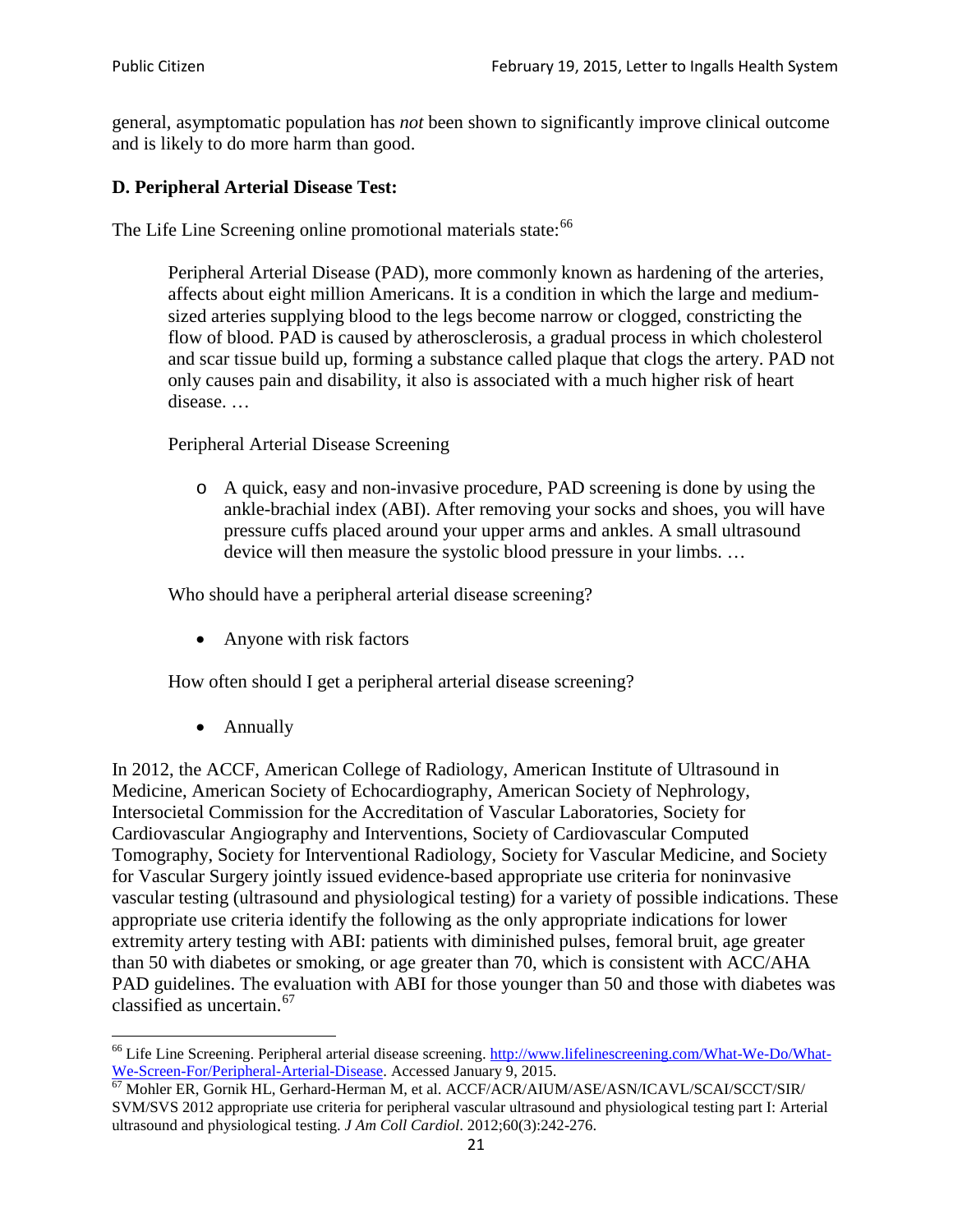In 2013, the USPSTF, based on a systematic review of the scientific literature,<sup>[68](#page-21-0)</sup> issued a grade I statement on ABI testing, concluding that the current evidence is *insufficient* to assess the balance of benefits and harms of screening for peripheral artery disease and cardiovascular disease risk assessment with ABI in adults.<sup>[69](#page-21-1)</sup> In making this statement, the USPSTF noted the following regarding its assessment of the possible benefits and harms of ABI screening:

### **Benefits of Detection and Early Treatment**

The USPSTF found no evidence that screening for and treatment of PAD in asymptomatic patients leads to clinically important benefits. It also reviewed the potential benefits of adding the ABI to the Framingham Risk Score (FRS) and found evidence that this results in some patient risk reclassification; however, how often the reclassification is appropriate or whether it results in improved clinical outcomes is not known.

Determining the overall benefit of ABI testing requires not only evidence on appropriate risk reclassification but also evidence that this reclassification leads to treatments shown to improve clinical outcomes. One randomized trial found that aspirin did not reduce [cardiovascular disease] events in patients with a low ABI. No studies assessed the effect of lipid-lowering therapy or other cardiovascular risk reduction interventions in patients with asymptomatic PAD and no known diagnosis of [cardiovascular disease] or diabetes. The USPSTF found inadequate evidence that early treatment of screen-detected PAD leads to improvement in clinical outcomes.

### **Harms of Detection and Early Treatment**

The USPSTF found no studies addressing the magnitude of harms of screening for PAD with the ABI; however, the direct harms to the patient of screening itself, beyond the time needed for the test, are probably minimal. Other harms resulting from testing may include false-positive results, exposure to gadolinium or contrast dye if magnetic resonance angiography (MRA) or computed tomography angiography (CTA) is used to confirm diagnosis, anxiety, labeling, and opportunity costs.

The USPSTF found inadequate evidence on the harms of early treatment of screendetected PAD. One study showed that low-dose aspirin treatment in asymptomatic patients with a low ABI may increase bleeding. Additional harms associated with treatment include use of unnecessary medications (or higher doses) and their resulting adverse effects and discontinuation of medications known to be effective in patients with established coronary artery disease (CAD) if the patient is reclassified to a lower risk category on the basis of a normal ABI.

We are not aware of any major medical professional organization that endorses such screening for peripheral vascular disease with ABI in the general asymptomatic population.

Moreover, treatment benefits for asymptomatic individuals with screen-detected PAD are not well established, and there appear to be no studies that directly assess the impact of screening

<span id="page-21-0"></span><sup>&</sup>lt;sup>68</sup> Lin JS, Olson CM, Johnson ES, Whitlock EP. The ankle-brachial index for peripheral artery disease screening and cardiovascular disease prediction among asymptomatic adults: A systematic evidence review for the U.S. Preventive Services Task Force. *Ann Intern Med.* 2013;159(5):333-341.<br><sup>69</sup> Moyer VA, U.S. Preventive Services Task Force. Screening for peripheral artery disease and cardiovascular

<span id="page-21-1"></span>disease risk assessment with the ankle–brachial index in adults: U.S. Preventive Service Task Force recommendation statement. *Ann Intern Med.* 2013;159(5):342-348.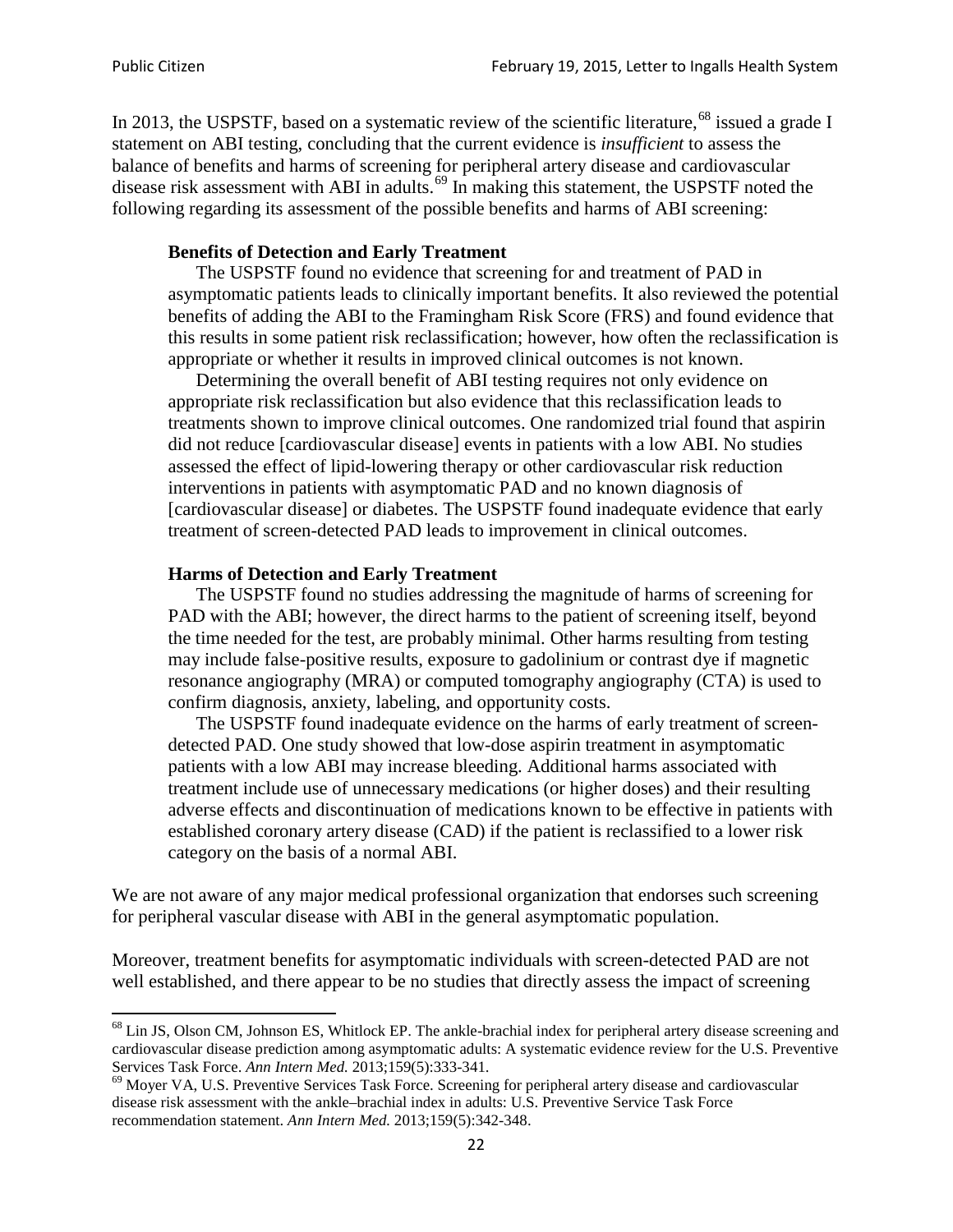unselected adults (or generally asymptomatic adults) with ABI on cardiovascular disease or PAD health outcomes.<sup>[70](#page-22-0)</sup>

## **E. Osteoporosis Screening/Bone Density Test**

The Life Line Screening online promotional materials state: $71$ 

Osteoporosis is a disease in which bone becomes extremely fragile. Bone is a complex living tissue that can be weakened by poor diet and lack of exercise.

As we age, bones begin to break down faster than new bone can be formed. Osteoporosis removes minerals from bones until they become so weak and brittle that they fracture very easily. Actions such as bending to pick up a newspaper, lifting a vacuum, or even coughing can cause a fracture. Some fractures, such as hip fractures, may require hospitalization or major surgery, and may result in disability or even death.

Screening for Osteoporosis

• An easy and painless procedure, an osteoporosis screening requires you to place your foot in an ultrasound device called a bone densitometer. This device then measures the bone mineral density [BMD] of your heel. The heel is measured because its bone is similar to that found in the hip, where fractures most often occur. …

Who should have an Osteoporosis screening?

• Anyone who has the risk factors associated with the disease ...

How often should I get an Osteoporosis screening?

• Annually

Several major medical professional organizations affirmatively recommend screening for osteoporosis in *certain high-risk individuals*, but we are not aware of any major medical professional organization that endorses such screening *annually* for any group of individuals.

In 2008, the American College of Physicians issued the following evidence-based recommendation for osteoporosis screening in men: $^{72}$  $^{72}$  $^{72}$ 

(1) Clinicians should periodically perform individualized assessment of risk factors for osteoporosis in older men (Grade: strong recommendation; moderate-quality evidence).

<span id="page-22-0"></span><sup>70</sup> [Lin JS,](http://www.ncbi.nlm.nih.gov/pubmed?term=Lin%20JS%5BAuthor%5D&cauthor=true&cauthor_uid=24156115) [Olson CM,](http://www.ncbi.nlm.nih.gov/pubmed?term=Olson%20CM%5BAuthor%5D&cauthor=true&cauthor_uid=24156115) [Johnson ES,](http://www.ncbi.nlm.nih.gov/pubmed?term=Johnson%20ES%5BAuthor%5D&cauthor=true&cauthor_uid=24156115) et al. *The Ankle Brachial Index for Peripheral Artery Disease Screening and Cardiovascular Disease Prediction in Asymptomatic Adults: A Systematic Evidence Review for the U.S. Preventive Services Task Force*. Rockville, MD: Agency for Healthcare Research and Quality; 2013.<br>http://www.ncbi.nlm.nih.gov/books/NBK164524. Accessed December 29, 2014.

<span id="page-22-1"></span> $\frac{1}{71}$  Life Line Screening. Osteoporosis screening/bone density test. [http://www.lifelinescreening.com/What-We-](http://www.lifelinescreening.com/What-We-Do/What-We-Screen-For/Osteoporosis) $\frac{Do/What-We-Screen-For/Osteoporosis}{72}$  Qaseem A, Snow V, Shekelle P, et al. Screening for osteoporosis in men: A clinical practice guideline from the

<span id="page-22-2"></span>American College of Physicians. *Ann Intern Med*. 2008;148(9):680-4.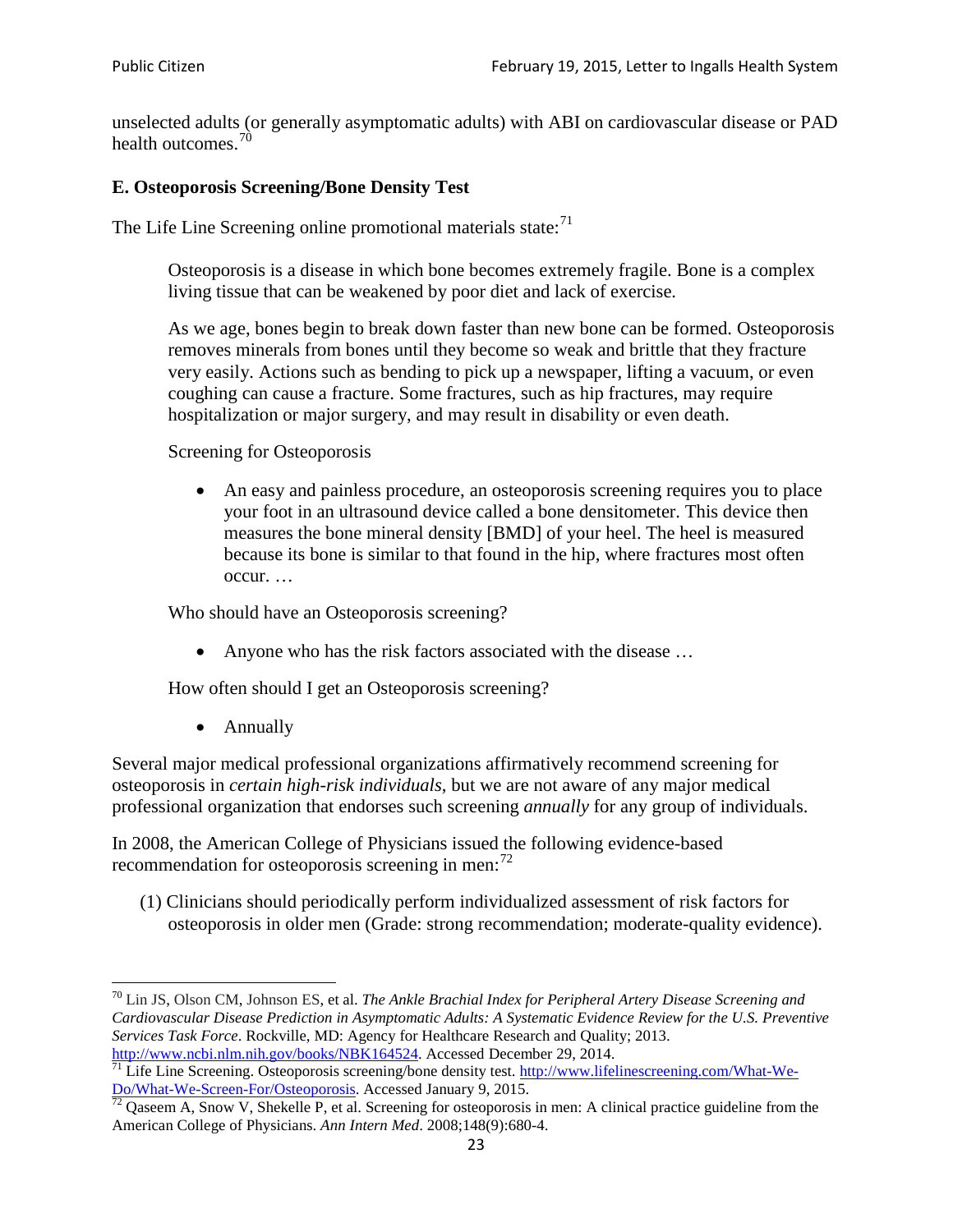A careful assessment of risk for osteoporosis in men is important. The appropriate age to start risk assessment is uncertain. However, by age 65 years, at least 6% of men have DXA [dual-energy X-ray absorptiometry]-determined osteoporosis, therefore, assessment of risk factors before this age is reasonable. Factors that increase the risk for osteoporosis in men include age (>70 years), low body weight (body mass index <20 to 25 kg/m2), weight loss (>10% [compared with the usual young or adult weight or weight loss in recent years]), physical inactivity (participates in no physical activities on a regular basis [walking, climbing stairs, carrying weights, housework, or gardening]), corticosteroid use, androgen deprivation therapy, and previous fragility fracture. Risk assessments should be updated periodically for men who choose not to be screened.

(2) Clinicians should obtain DXA for men who are at increased risk for osteoporosis and are candidates for drug therapy (Grade: strong recommendation; moderate-quality evidence).

Bone density measurement with DXA is the accepted reference standard for diagnosing osteoporosis in men. Men who are at increased risk for osteoporosis are candidates for DXA. Little evidence about alternatives to DXA exists. The 2 most studied methods are quantitative ultrasonography (usually of the calcaneus) and the OST [Osteoporosis Self-Assessment Tool]. Available evidence indicates that neither alternative is sufficiently sensitive or specific at predicting DXA-determined bone mass to be recommended as a substitute for DXA. Although 1 study has demonstrated a strong relationship between calcaneal ultrasonography and subsequent fracture, until treatment trials establish the effectiveness of therapy for osteoporosis diagnosed by ultrasonography rather than DXA, the role of ultrasonography in initiating therapy remains uncertain. No studies have evaluated the optimal intervals for repeated screening by using BMD measurement with DXA.

The evidence review showed that calcaneal ultrasonography predicts DXA-determined osteoporosis only modestly well. However, more important, it was a strong predictor of fracture in men. This may be because ultrasonography identifies other bone properties, such as bone quality, which may not be identified on DXA. Because treatment trials have not measured the effectiveness of therapy for osteoporosis diagnosed by ultrasonography rather than DXA, the role of ultrasonography in diagnosis remains uncertain.

In 2011, the USPSTF issued the following updated evidence-based recommendations for osteoporosis screening:<sup>[73](#page-23-0)</sup>

(1) A grade B recommendation for screening for osteoporosis in women aged 65 years or older and in younger women whose fracture risk is equal to or greater than that of a 65 year-old white woman who has no additional risk factors. In making this a grade B recommendation, the USPSTF offered the following rationale:

> No controlled studies have evaluated the effect of screening for osteoporosis on fracture rates or fracture-related morbidity or mortality.

<span id="page-23-0"></span><sup>&</sup>lt;sup>73</sup> U.S. Preventive Services Task Force. Screening for osteoporosis: U.S. Preventive Services Task Force recommendation statement. *Ann Intern Med*. 2011;154(5):356-364.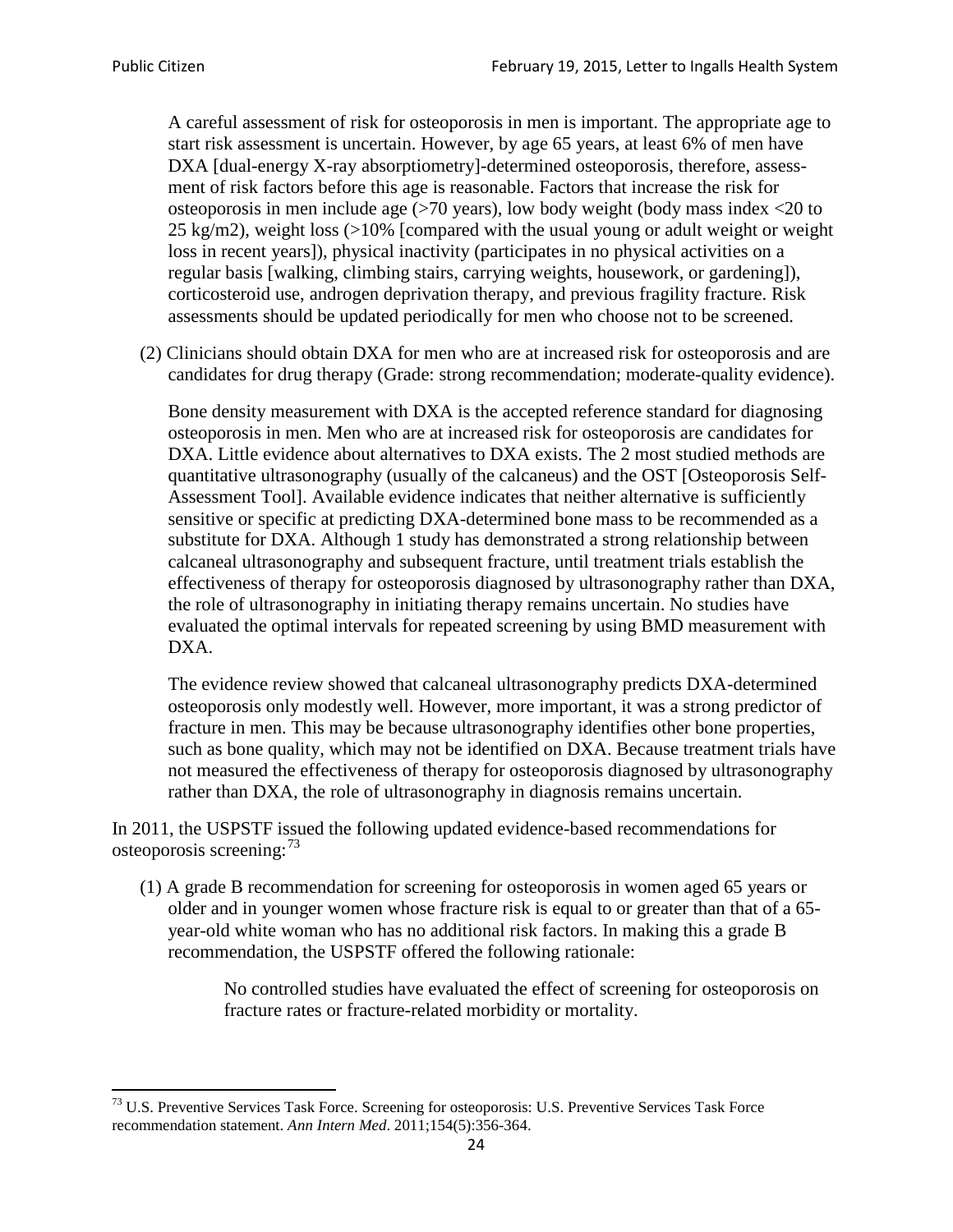In postmenopausal women who have no previous osteoporotic fractures, the USPSTF found convincing evidence that drug therapies reduce the risk for fractures. In women aged 65 years or older and in younger women whose fracture risk is equal to or greater than that of a 65-year-old white woman who has no additional risk factors, the USPSTF judged that the benefit of treating screeningdetected osteoporosis is at least moderate.

(2) An I statement concluding that the current evidence is insufficient to assess the balance of benefits and harms of screening for osteoporosis in men.

> Because of the lack of relevant studies, the USPSTF found inadequate evidence that drug therapies reduce the risk for fractures in men who have no previous osteoporotic fractures. The USPSTF identified the absence of randomized trials of primary fracture prevention in men who have osteoporosis as a critical gap in the evidence.

The USPSTF concludes that for men, evidence of the benefits of screening for osteoporosis is lacking and the balance of benefits and harms cannot be determined.

In discussing how often women should be screened for osteoporosis, the USPSTF noted the following: $74$ 

The potential value of rescreening women whose initial screening test did not detect osteoporosis is to improve fracture risk prediction. Evidence is lacking about optimal intervals for repeated screening and whether repeated screening is necessary in a woman with normal BMD. Because of limitations in the precision of testing, a minimum of 2 years may be needed to reliably measure a change in BMD; however, longer intervals may be necessary to improve fracture risk prediction. A prospective study of 4124 women aged 65 years or older found that neither repeated BMD measurement nor the change in BMD after 8 years was more predictive of subsequent fracture risk than the original measurement.

In 2012, the American College of Obstetricians and Gynecologists (ACOG) issued the following updated evidence-based recommendations on screening women for osteoporosis:<sup>[75](#page-24-1)</sup>

Bone density screening for women should begin at age 65 years. DXA absorptiometry screening can be used selectively for women younger than 65 years if they are postmenopausal and have other significant risk factors for osteoporosis or fracture.

Regarding how often women should be screened for osteoporosis, the ACOG recommended the following: $^{76}$  $^{76}$  $^{76}$ 

(1) In the absence of new risk factors, DXA screening should not be performed more frequently than every 2 years.

<span id="page-24-2"></span><span id="page-24-1"></span><span id="page-24-0"></span><sup>74</sup> *Ibid.* <sup>75</sup> American College of Obstetricians and Gynecologists. Osteoporosis. September 17, 2012. [http://www.guideline.gov/content.aspx?id=38413#Section420.](http://www.guideline.gov/content.aspx?id=38413#Section420) Accessed January 7, 2015.<br><sup>76</sup> *Ibid.*